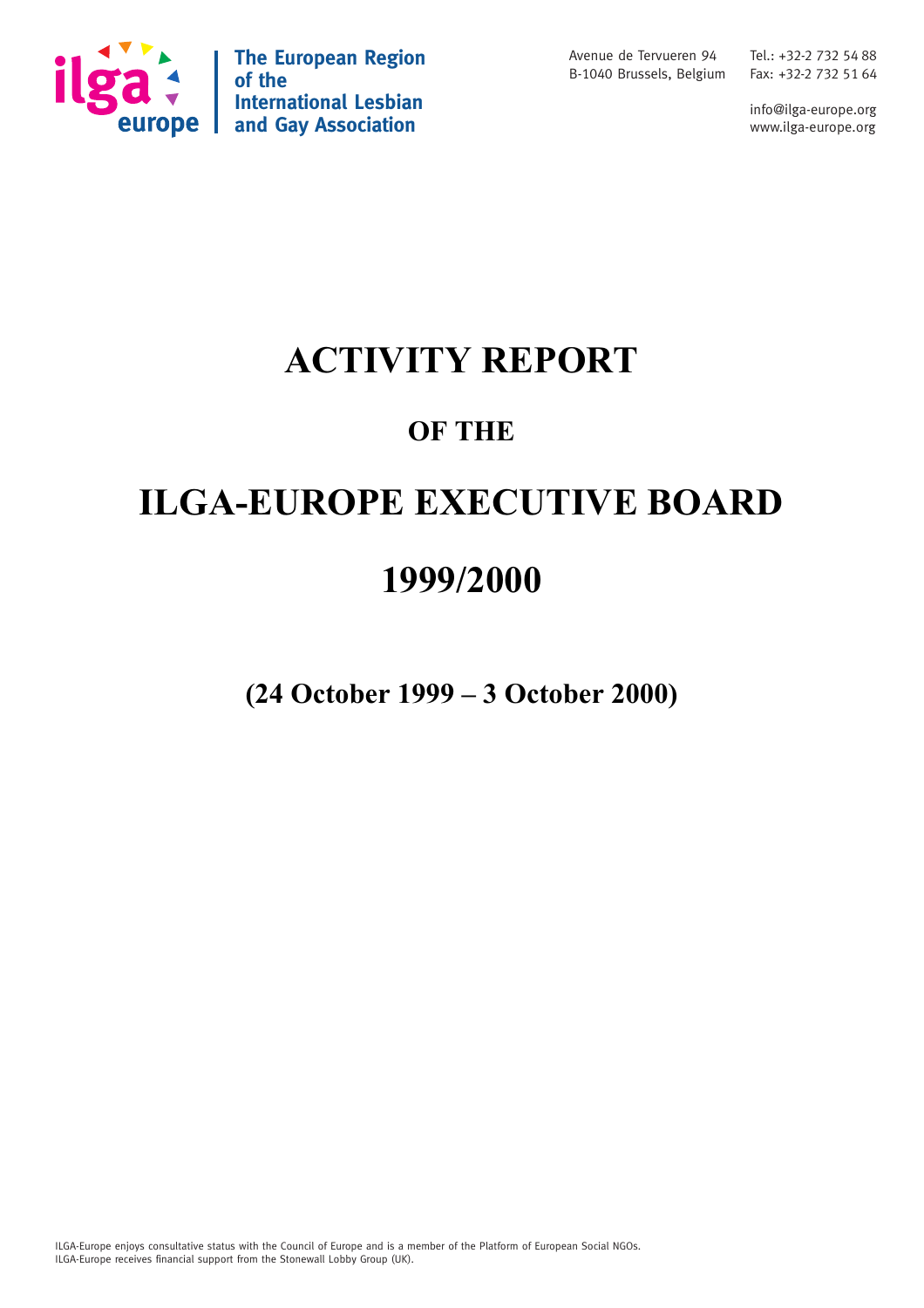## **CONTENTS:**

| A.              | BOARD MEMBERSHIP, MEETINGS AND BOARD OFFICERS                                                                                                                                                                                                                                                                                                                          | 3                                                                |
|-----------------|------------------------------------------------------------------------------------------------------------------------------------------------------------------------------------------------------------------------------------------------------------------------------------------------------------------------------------------------------------------------|------------------------------------------------------------------|
| <b>B.</b>       | <b>INTERNAL MATTERS</b>                                                                                                                                                                                                                                                                                                                                                | 3                                                                |
| $\mathcal{C}$ . | RELATIONS WITH ILGA-WORLD                                                                                                                                                                                                                                                                                                                                              | $\overline{4}$                                                   |
| D.              | <b>LOBBYING THE EUROPEAN UNION</b>                                                                                                                                                                                                                                                                                                                                     | 4                                                                |
|                 | D1. Core funding application<br>D2. Implementing Article 13 EC<br>D3. Stepping Stones and Roadblocks project<br>D4. Other and new project applications<br>D5. Other activities at European Commission level<br>D6. European Union Charter of Fundamental Rights<br>D7. Work with the European Parliament<br>D8. Other activities at European Union level               | $\overline{4}$<br>5<br>$\overline{7}$<br>8<br>9<br>9<br>10<br>12 |
| Ε.              | LOBBYING THE COUNCIL OF EUROPE (CoE)                                                                                                                                                                                                                                                                                                                                   | 12                                                               |
|                 | E1. Protocol No. 12 to the European Convention on Human Rights<br>E2. Report and Recommendation on the situation of lesbians and gays<br>in Council of Europe member states                                                                                                                                                                                            | 12<br>13                                                         |
|                 | E3. Report and Recommendation on the situation of lesbian/gay<br>couples with regard to asylum and migration<br>E4. Applicants for membership of the Council of Europe<br>E5. Celebration of the $50th$ anniversary of the Convention<br>E6. Judgements by and cases pending at the European Court of<br>Human rights<br>E7. Other activities at the Council of Europe | 15<br>15<br>16<br>17<br>17                                       |
| F.              | <b>LOBBYING THE OSCE</b>                                                                                                                                                                                                                                                                                                                                               | 18                                                               |
| G.              | FINANCES AND FUNDRAISING                                                                                                                                                                                                                                                                                                                                               | 18                                                               |
| Η.              | CO-OPERATION WITH OTHER NETWORKS                                                                                                                                                                                                                                                                                                                                       | 19                                                               |
|                 | H1. Platform of European Social NGOs<br>H2. Pink Triangle Coalition<br>H3. Open Society Institute (OSI)<br>H4. Heinrich Böll Foundation<br>H5. LGBT organisations                                                                                                                                                                                                      | 19<br>20<br>20<br>21<br>21                                       |
| Ι.              | <b>OTHER ACTIVITIES</b>                                                                                                                                                                                                                                                                                                                                                | 22                                                               |
| J.              | <b>SUMMARY</b>                                                                                                                                                                                                                                                                                                                                                         | 22                                                               |
| Κ.              | THANKS AND ACKNOWLEDGEMENTS                                                                                                                                                                                                                                                                                                                                            | 22                                                               |
|                 | BOARD CALENDAR 1999/2000 - MEETINGS AND TRAVELS                                                                                                                                                                                                                                                                                                                        | 23                                                               |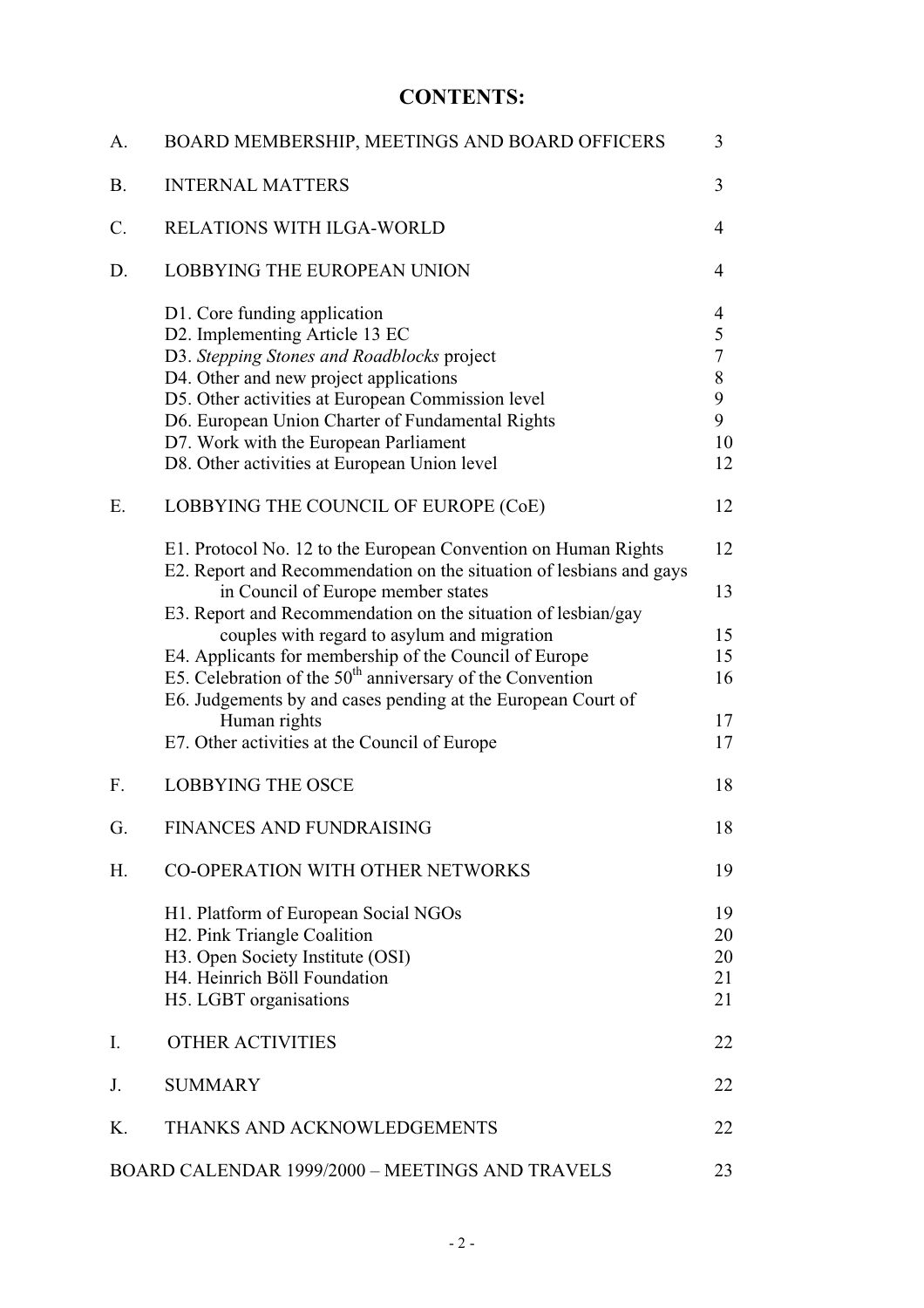## **A. BOARD MEMBERSHIP, MEETINGS AND BOARD OFFICERS**

The Executive Board elected by the 1999 Pisa conference was composed of **Nico Beger** *(Lesbenbereich Bündnis 90/Die Grünen,* Germany), **Adrian Relu Coman** *(ACCEPT,* Romania), **Isabelle Cruette** *(David et Jonathan,* France), **Tatjana Greif** *(SKUC/LL,* Slovenia), **Steffen Jensen** *(Landsforeningen for bøsser og lesbiske, LBL* – the Danish National Association for Gays and Lesbians), **Kurt Krickler** *(Homosexuelle Initiative (HOSI) Wien,* Austria), **Jackie Lewis** *(National Lesbian and Gay Committee of UNISON,* the public sector trade union in the United Kingdom), and **Alberto Volpato** *(ÉGALITÉ* – *Equality for Gays and Lesbians in the European Institutions).*

As reserve members were elected: **Anke Hintjens** *(Federatie werkgroepen homoseksualiteit, FWH,* Belgium) and **Jan Willem de Jong** *(RozeLinks,* Netherlands).

The Board held four meetings during its period of office:

– on 24 October 1999, immediately following the end of the Pisa conference. Board members present: Adrian Coman, Isabelle Cruette, Steffen Jensen, Kurt Krickler, Jackie Lewis. Reserve members Anke Hintjens and Jan Willem de Jong also attended. Nico Beger was not present at the conference, Tatjana Greif and Alberto Volpato had already had to leave. It was agreed that the current co-chairs and the treasurer would continue until the first board meeting when elections would take place. Since none of the elected Board members was of Belgian nationality, the Board appointed, as required by the Constitution, a Belgian national, **Pierre Noël**, as an ex-officio member of the Board;

– on 15 and 16 January 2000 in Brussels. Board members present: Isabelle Cruette, Steffen Jensen, Kurt Krickler, Jackie Lewis, Pierre Noël, Pierre Noël, Alberto Volpato (on the first day). Reserve member Jan Willem de Jong also attended. Jackie Lewis and Kurt Krickler were elected Co-Chairs, Steffen Jensen was elected Treasurer;

– on 20 and 21 May 2000 in Brussels. Board members present: Nico Beger, Adrian Coman, Isabelle Cruette, Steffen Jensen, Kurt Krickler, Jackie Lewis, Pierre Noël (in the afternoon of the second day);

– on 22 and 23 July 2000. Board members present: Adrian Coman, Isabelle Cruette, Tatjana Greif, Steffen Jensen, Kurt Krickler, and Jackie Lewis.

The Board will have another meeting on 3 October 2000 immediately before the start of the 22<sup>nd</sup> ILGA-European Conference in Bucharest.

## **B. INTERNAL MATTERS**

After more correspondence and a meeting with the responsible person in the Belgian Ministry of Justice, ILGA-Europe finalised the wording of the Constitution, as mandated, to meet the registration criteria. The registration, therefore, is expected to be effectuated before the end of 2000.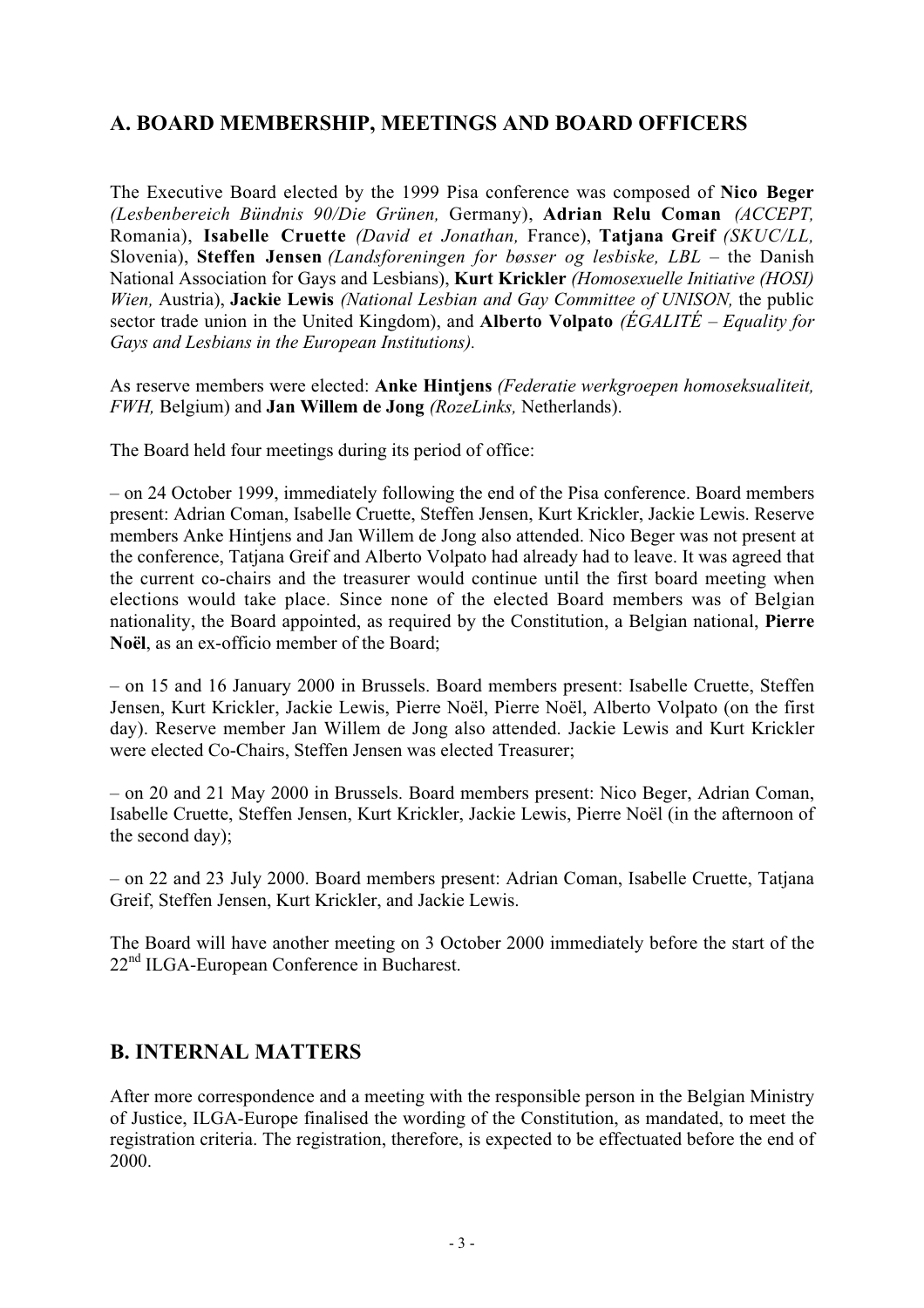ILGA-Europe was provisionally registered as an association in Denmark because such an official registration was a requirement for applying for core funding with the European Commission (see under item D1).

## **C. RELATIONS WITH ILGA-WORLD**

Jackie Lewis and Pierre Noël, representing the European region of ILGA on the ILGA-World executive board, have actively taken part in the undertakings of the ILGA-World board which is working on re-organising the office in Brussels and defining a work programme for the year to come. They participated in the ILGA world conference in Rome in July 2000. The next world conference is scheduled to take place in Oakland, USA, in the last week of August 2001.

## **D. LOBBYING THE EUROPAN UNION**

#### **D1. Core funding application**

In April 2000 ILGA-Europe submitted a grant application under the call for proposals VP/2000/004 – "support for the co-ordination activities of organisations operating at European level and active in fighting discrimination". Funds granted under this proposal are designed to cover core funding of European networks fighting against discrimination on the grounds listed in Article 13 EC. ILGA-Europe was obviously a candidate for such funding. The project grants under this call are also meant as a preparatory measure bridging the time gap until the Community Action Programme to combat Discrimination 2001-2006 will be in place (see under item D2).

In August 2000 ILGA-Europe received notice that its application was selected. This, however, was not least due to the continuous and consistent lobbying and participation in relevant activities at EU level over the last three years. ILGA-Europe has demonstrated with its many activities and its two publications, the 1998 *Equality* report and the 1999 *After Amsterdam* guide, to be a serious and trustworthy interlocutor and partner for anti-discrimination work at the European level. ILGA-Europe is widely recognised as the European LGBT political lobby. With this acknowledgement of ILGA-Europe's role by the EU institutions, ILGA-Europe has achieved one of its main aims formulated in its very first work programme adopted at its founding assembly in Madrid in December 1996.

In preparation of the grant application, the ILGA-Europe board met with the responsible Commission services in DG Employment and Social Affairs on 17 January 2000, including Rosendo González Dorrego, head of directorate D.2, who had addressed a keynote speech to the 21st ILGA European conference in Pisa in 1999. ILGA-Europe was also invited to the "Information Meeting on Preparatory Action for the Implementation of Article 13 on Nondiscrimination" organised by DG Employment on 15 February to explain the details of the upcoming call for proposals.

The core funding budget is presented below under item G. The main features to be financed with this money would be: office space in Brussels, two employees – a full-time information officer and a half-time administrator –, expertise to be purchased (up to  $\epsilon$  70,000), funding for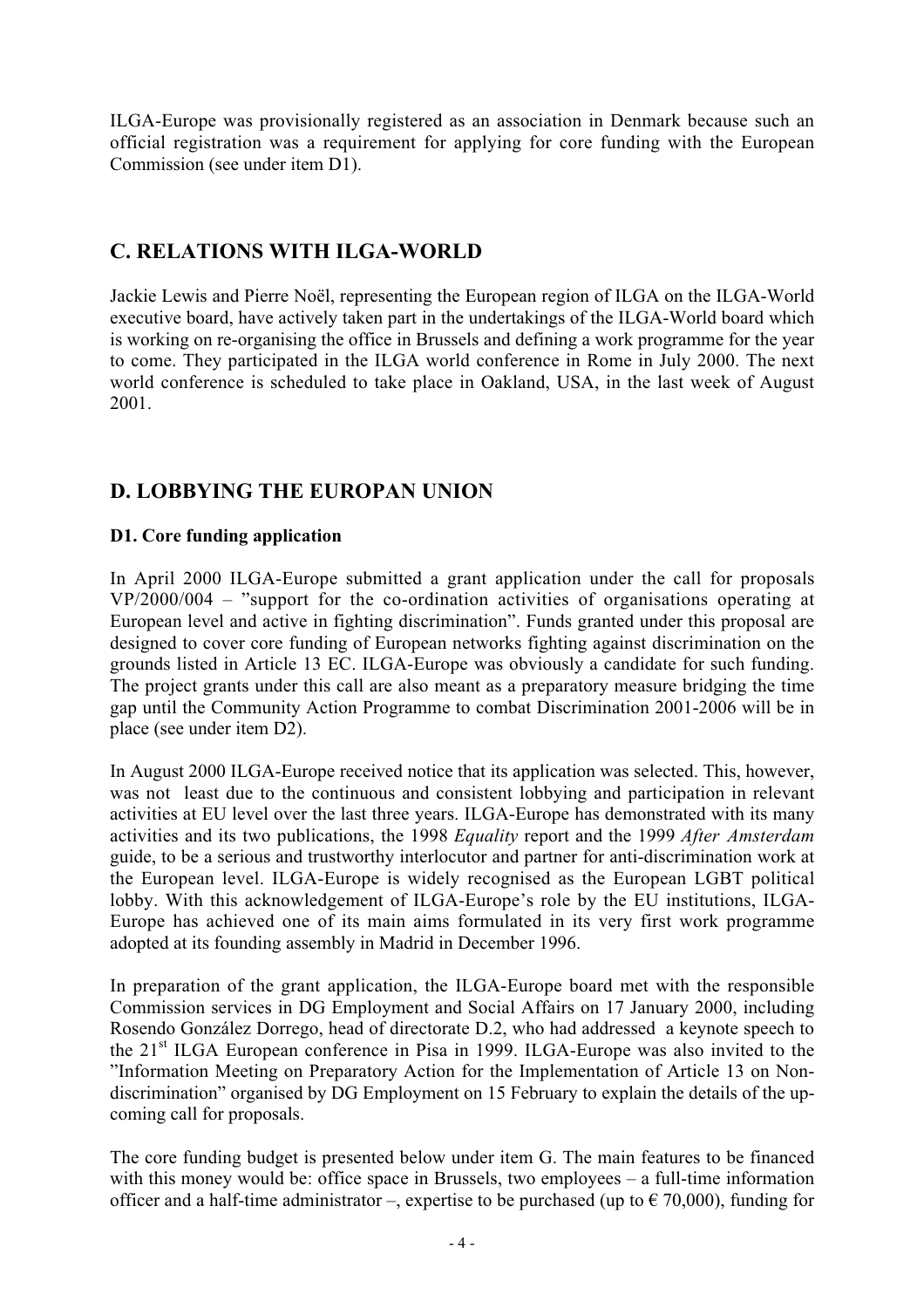50 participants at the annual conference, a two-day policy meeting of 20 people acting as the focal contact persons in the EU member states, four board meetings, travels to meetings in Brussels and Strasbourg, office equipment, and the production of an ILGA-Europe leaflet, a quarterly newsletter and the annual report.

The Commission grant will cover 80 % of the project budget, i. e.  $\epsilon$  216,000. ILGA-Europe will have to raise the rest of 20 % in cash, i. e.  $\epsilon$  54,000. As mentioned above, it is expected that the Action Programme to be adopted by the European Council this year (see also item D2) will create the basis for further core funding at least until the year 2006. This funding opportunity is a unique chance for ILGA-Europe but also a big challenge in view of the requirement to contribute a rather huge sum in cash to the project. The support, including particularly in financial terms, of many ILGA members will therefore be needed so that use can be made of this opportunity.

#### **D2. Implementation of Article 13 EC**

Lobbying for a comprehensive implementation of Article 13 continued to be one of the most important activities of ILGA-Europe in the past twelve months. These activities followed and built upon the many activities of the previous years (see Board Report 97/98, item D4, and especially BR 98/99, item D1).

As reported, the Commission presented its first proposals for the implementation of Article 13 in discussions papers in May 1999. It was a "package" consisting of three elements, two directives and an action programme. ILGA-Europe had welcomed the proposal for a horizontal directive to forbid discrimination in employment on all grounds mentioned in Article 13 and the proposed action programme aimed at combating discrimination on all Article 13 grounds. However, ILGA-Europe had criticised the fact that the proposal for a directive to prohibit discrimination in other areas of EU competence was limited to the grounds of racial or ethnic origin. ILGA-Europe has made the argument repeatedly, including to the responsible Commission services, that this one-ground approach would undermine the principle of equal treatment and promote a hierarchy between discriminated groups and grounds.

On 12 October 1999, ILGA-Europe made another lobbying effort and wrote to all 20 members of the European Commission in order to influence their decision with regard to the discriminatory treatment of the various grounds in this package. On 25 November 1999 the European Commission finally adopted its Draft Communication to the Council, the European Parliament, the Economic and Social Committee and the Committee of the Regions "on certain Community measures to combat discrimination" accompanied by its proposals for

- a Council Directive "implementing the principle of equal treatment between persons irrespective of racial or ethnic origin",
- a Council Directive "establishing a general framework for equal treatment in employment and occupation", and
- a Council Decision "establishing a Community Action Programme to combat discrimination  $2001 - 2006$ ".

These proposals, however, did not differ very much from those presented in the discussion papers in May 1999. ILGA-Europe issued a press release (see *Euro-Letter* # 75, November 1999). The concerns of ILGA-Europe, also shared by the Platform of European Social NGOs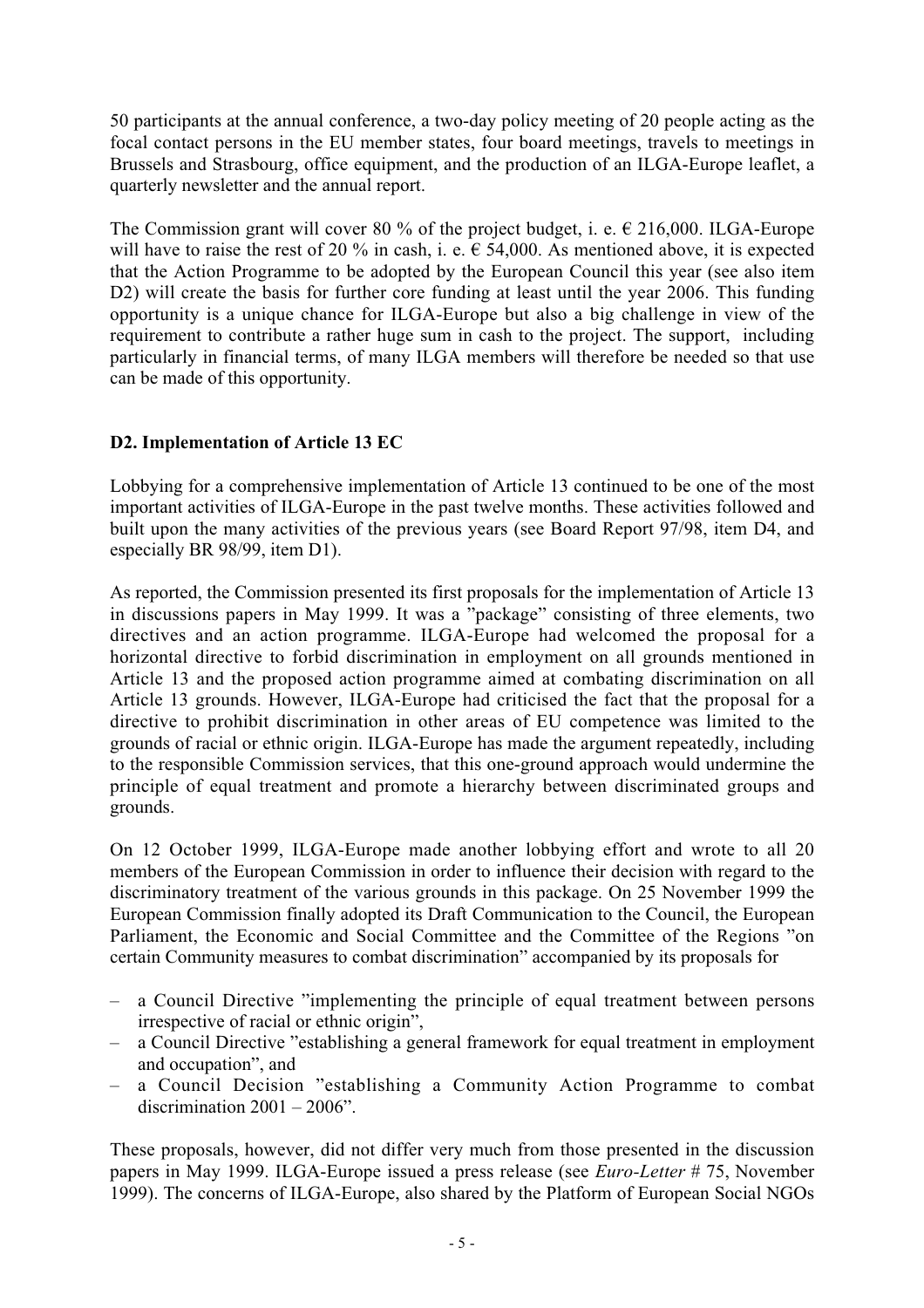(see also item H1), were ignored. ILGA-Europe's official response to these discussion papers submitted to the Directorate-General Employment (ex-DG V) in July 1999, and the recommendations of the *After Amsterdam* guide, which was published in September 1999 (see BR 98/99, item D5), therefore, have remained absolutely valid and up-to-date.

The Commission proposals were sent to European Parliament for consultation – the EP has no co-decision power here – and to the European Council. ILGA-Europe has closely followed the consultation process in the EP and the negotiations in the social questions working party of the Council. In spring 2000 it became evident that the EU – due to the entry of the far-right party FPÖ into the Austrian government in February – wanted to adopt the "race directive" extremely swiftly. Six of the main rapporteurs appointed to draft opinions and reports for the various EP Committees involved, and separately on each of the three elements, agreed to work closely together. However, the framework directive and the action programme – both dealing with sexual orientation discrimination – could not be dealt with before the summer recess of the EP due to the reluctance of German conservative MEP Thomas Mann to speed up his report on the framework directive. The report on the race directive, however, was adopted by the EP in May, and subsequently the Council adopted the directive in June 2000.

ILGA-Europe closely followed the drafting process of the various reports and opinions, including on the action programme (see also *Euro-Letter* # 79, April 2000). It continued its lobbying activities, also in co-operation with the Platform and its individual networks. Alberto Volpato and Kurt Krickler met with British Labour MEP Michael Cashman (13 January) and participated in meetings for NGO representatives organised for by ENAR, the European Network against Racism (10 February and 14 March). Volpato also attended a seminar organised by SOLIDAR (28 March). Krickler also met with Dutch Labour MEP Joke Swiebel (10 February) and, on behalf of the Platform, British Liberal Democrat Liz Lynne (2 March). He attended a couple of relevant events: the Labour MEPs round table on the nondiscrimination package (30 March), the Platform seminar on anti-discrimination and Article 13 (15 May), where he gave a presentation, and the joint public hearing of the EP Committees on citizens' rights and freedoms, justice and home affairs and on employment and social affairs, *The Fight against Discrimination: New Perspectives under Article 13* (23 to 24 May). Angela Mason, executive director of ILGA member *The Stonewall Group for Lesbian and Gay Equality* was one of the panelists.

ILGA-Europe participated in the meetings of the Platform working group on social policy and anti-discrimination and also met with the rapporteurs on the Article 13 package for the Committee of the Regions, Peter Moore (28 January), and the Economic and Social Committee, Sukhdev Sharma (1 March). A couple of concerns expressed by ILGA-Europe were taken up by Mr Moore in his report later adopted by the Committee.

At all these meetings and occasions – and on many more (see Board Calendar pp. 23-26) – ILGA-Europe distributed its *After Amsterdam* guide. A lot of positive feedback has been received from many people and organisations. 3,500 of the 5,000 copies printed of the English version have been distributed so far. Both the French and German version (each printed in 1,000 copies) are out of print. Of the 1,000 Spanish copies, 200 are left. HOSI Wien has been helping with the dispatch of the guides and spent around  $\epsilon$  300 on postage since the project accounts were closed in October 1999. On 1 March 2000 ILGA-Europe distributed copies of the guide to all 626 Members of the European Parliament – they were accompanied by a cover letter stressing once more the main concern of ILGA-Europe with regard to the hierarchy in the protection from discrimination created by the Commission proposals.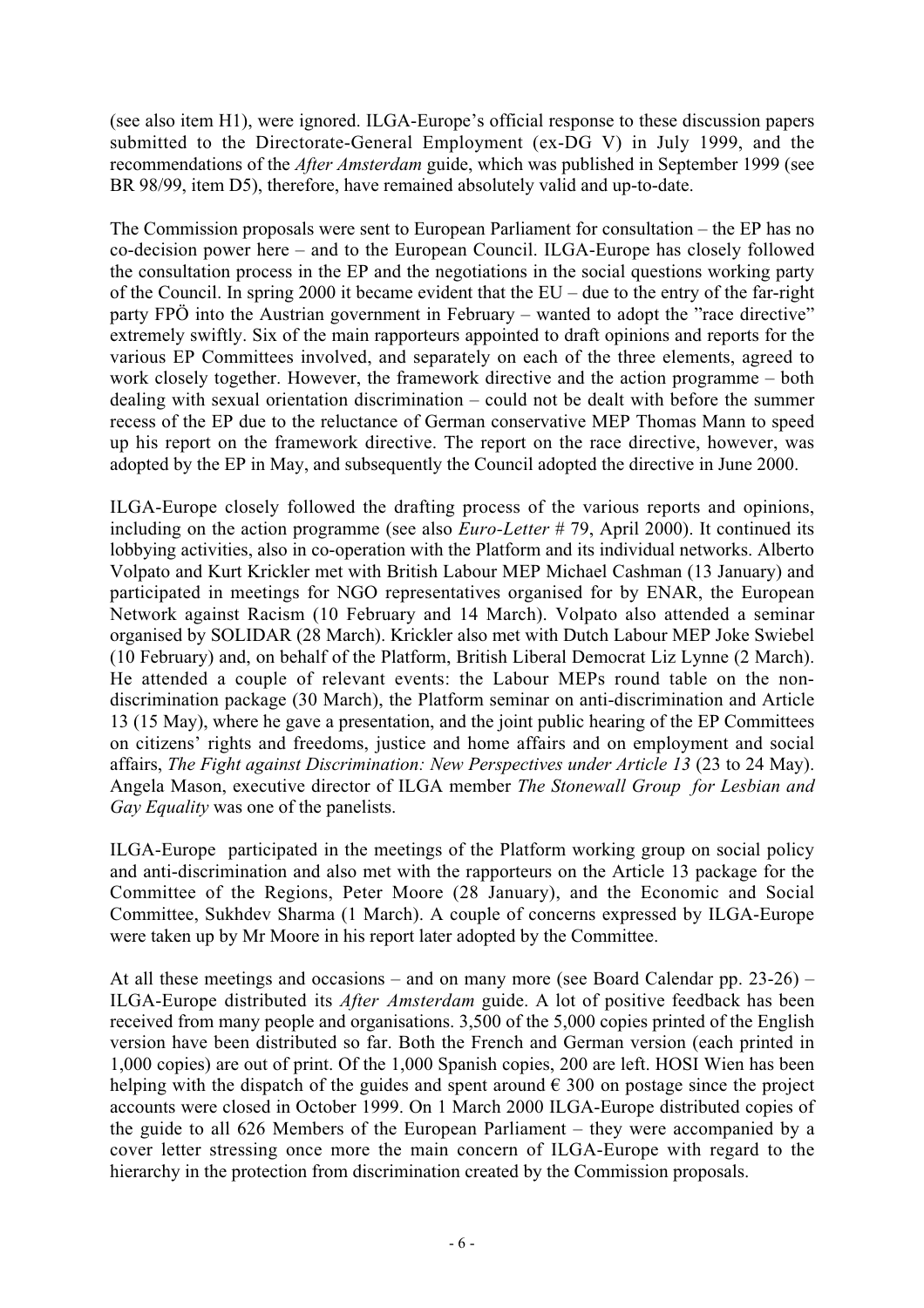In summer 2000, the Budapest-based ILGA member *Háttér Baráti Társaság a Melegekért* translated the guide into Hungarian and published it, adding various relevant documents and articles on aspects and issues relevant for Hungary. The publication received EU funding under the PHARE programme's micro projects strand.

In August 2000 ILGA-Europe finally prepared a position paper on the details of the employment directive and the action programme with regard to the debate and vote of the various reports in the EP Committees in September. These reports are expected to be voted on by the plenary of the EP in October. After this, the Council is expected to conclude its negotiations and adopt the employment directive and the action programme before the end of the year 2000. Expert advice for the position statement was received from Mark Bell, Robert Wintemute and Kees Waaldijk.

ILGA-Europe also submitted this position paper to the responsible Commission services. It is also meant as an aid for ILGA members in the EU member states to lobby their national governments. This lobbying will be crucial in the final phase because the 15 governments represented in the Council will finally decide the details of the directive and the action programme. After adoption, the member states will have three years to implement the directive in national law. If the proposal is adopted, it will be an important progress for a majority of the member states that do not yet have legislation prohibiting discrimination on the grounds of sexual orientation in employment and occupation.

On a regular basis, ILGA-Europe has also provided up-dated information on these developments to its mailing list specifically created after the Article 13 seminar in Vienna in October 1999. Via this mailing list, the participants of the seminar, who are supposed to function as national focal points, have been able to co-ordinate lobbying activities with ILGA-Europe and exchange relevant information. This mailing list was also used to up-date people on the development on the Charter of Fundamental Rights of the European Union (see item D6).

#### **D3.** *Stepping Stones and Roadblocks* **project**

In September 1999, ILGA-Europe and *Mobility International,* a federation of organisations of and for disabled people, joined a project application which *UNITED for Intercultural Action, the European network against nationalism, racism, fascism and in support of migrants and refugees* submitted as the lead partner to the European Commission (see BR 98/99, item D6). Under this call for proposals VP/99/016 "preparatory measures aimed at combating and preventing discrimination in accordance with Article 13 of the Treaty" have been funded. It was the first call for proposals ever to explicitly include sexual orientation discrimination in its setting. Pre-conditions for projects to be selected included addressing more than one ground of discrimination listed in Article 13 and building on transnational partnership. The project was called "Stepping Stones and Roadblocks" and was to compare successes and failure factors in action against discrimination on the various grounds, and the various ways of working of the three networks/movements.

In December 1999, UNITED was informed that the project was selected and the Commission would grant  $\epsilon$  166,000 for the project whose total costs are budgeted to amount to  $\epsilon$  202,000. UNITED is responsible for the financial administration of the project since UNITED is the contract partner of the Commission.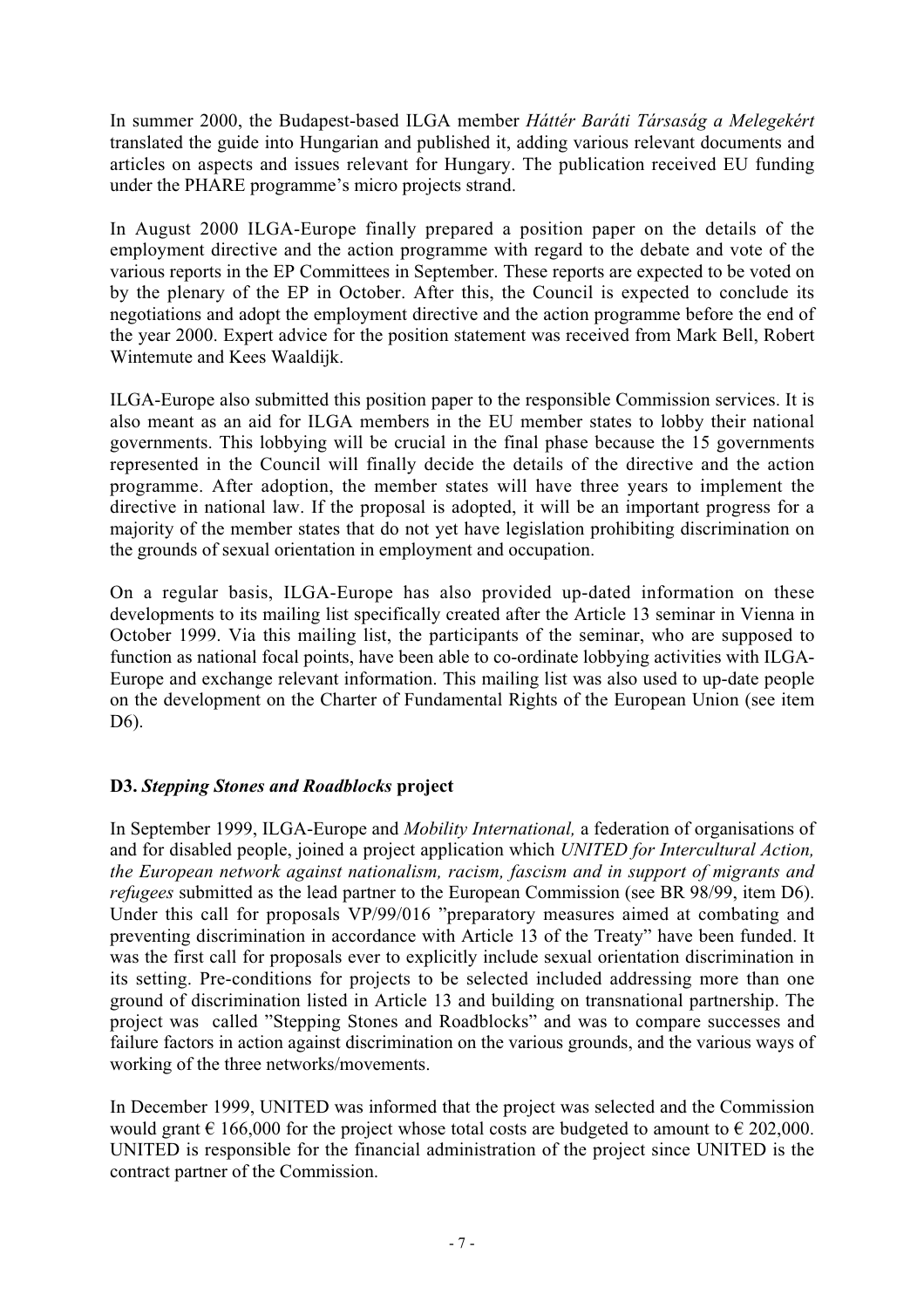In December, the work on the project started: a first two-day planning meeting was held in Brussels. In January 2000 a leaflet to introduce the project was produced and another threeday planning meeting was held between the three project partners. Jackie Lewis, Steffen Jensen, Kurt Krickler and Pierre Noël have been involved in the work on ILGA-Europe's side. Further planning meetings were held in conjunction with the first two of the three project seminars, and on 24 July to plan for the research part of the project and the final report. On 9 June ILGA-Europe was also represented in a meeting the Commission organised for all project leaders of proposals selected under the call VP/016/1999. The meeting provided an opportunity to exchange experiences and to feed-back to the Commission on the various aspects of this call for proposals, for example the advantages and disadvantages of addressing more than one ground of discrimination in a joint project, the administrative and financial rules involved, and on evaluation criteria.

The core activity of the project were three four-day seminars, each organised by one of the networks. Each workshop gathered around 30 to 40 participants principally from the organising network, but with five participants came from each of the other networks.

The Mobility International workshop was held in April in Brussels, the UNITED one in May in Dammarie-les-Lys near Paris, and the ILGA-Europe one in June in Vienna. HOSI Wien helped with the preparations and practical arrangements of the Vienna seminar. Each of the workshops has produced a 7-page report that is also translated into French and German. Additionally, ILGA-Europe has also produced a comprehensive full report of its seminar. All reports will be soon available at ILGA-Europe's web site. The project will be terminated by December 2000 and a project report will be published.

#### **D4. Other and new project applications**

In March 2000 ILGA-Europe submitted a project application to the Directorate-General for Education and Culture under the budget heading A-3024. Under this heading the European Union finances projects organised by association and federations of European interest. ILGA-Europe applied for  $\epsilon$  25,000 for the annual conference in Bucharest. However, in June we were informed that the application was not selected.

ILGA-Europe was also much in demand as a partner for applications. ILGA-Europe finally joined, as a transnational partner, two other applications under the new call for proposals (VP/2000/013) for "preparatory measures aimed at combating and preventing discrimination in accordance with Article 13 of the Treaty". This call was issued by the Commission in March 2000 under the same budget line (B5-803) as the *Stepping Stones and Roadblock* project (see item D3).

One of the two applications was submitted by SOLIDAR, an independent alliance of social welfare, life-long learning, development and humanitarian aid NGOs, and the project is about best practice in non-discriminatory access to services provided by the voluntary sector  $- a$ guide of good practice will be produced.

The other application was submitted by *Paritätische Wohlfahrtsverband,* a welfare organisation based in Germany, and the project is about organising a conference to mainstream the results of anti-discrimination projects on the European level.

No decision as to the selection of these two applications has yet been made.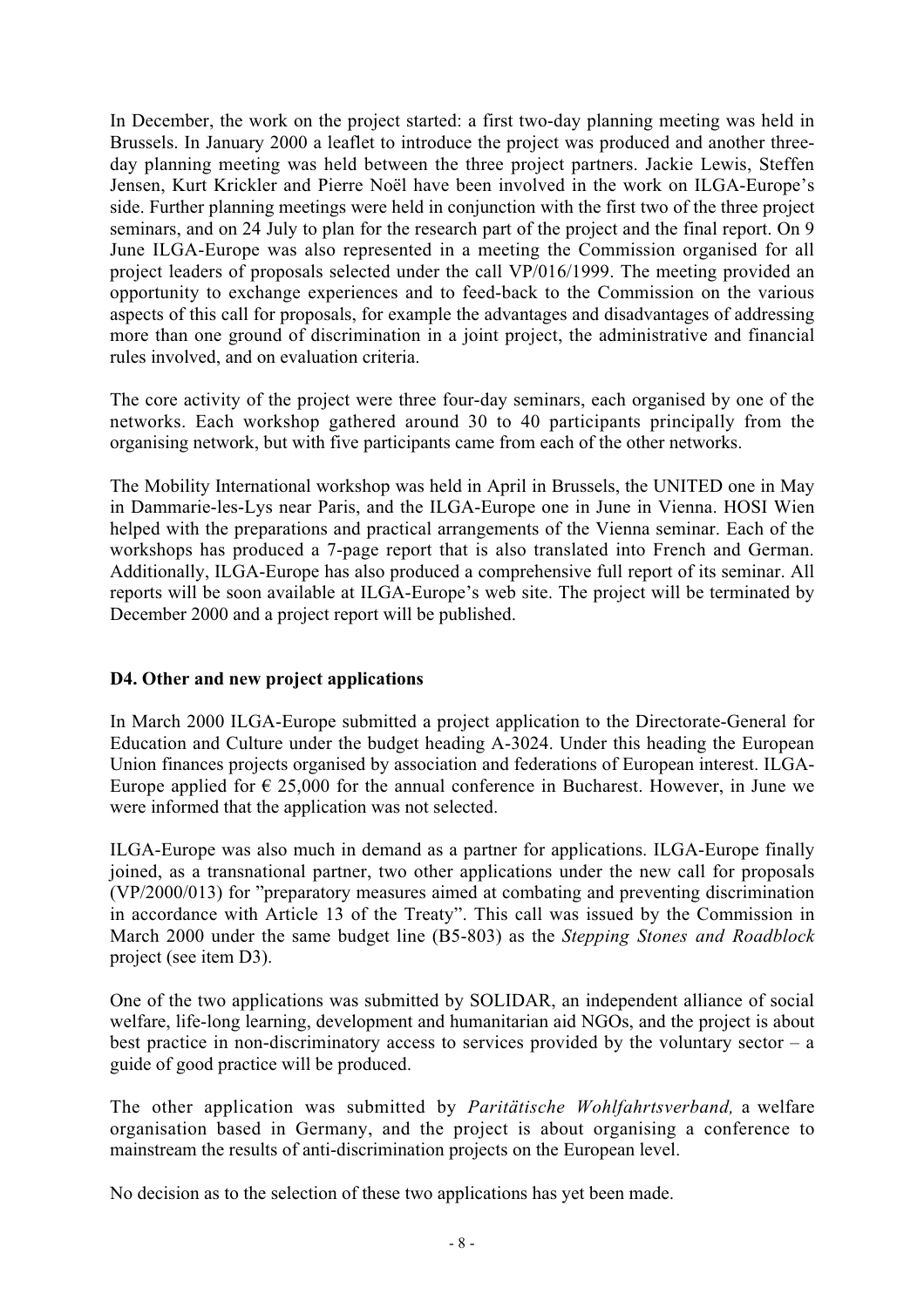#### **D5. Other activities at European Commission level**

As a postscript to the last board report – the news had arrived too late to be included – it can be mentioned here that the European Commission's Representation in Italy granted its honorary patronage to the  $21<sup>st</sup> I LGA$  European conference in Pisa last year.

In January 2000 ILGA-Europe met with Mr Jari Haapala of Directorate-General IA (External Relations/Europe and the New Independent States) to get information on the ACCESS programme which replaces the LIEN programme and is aimed at strengthening civil society in the ten candidate countries in Central and Eastern Europe. The programme provides three strands, one – called "networking facility" – is to support  $\overline{\text{NGOs}}$  in these countries to participate in activities organised at EU level. Through the Platform, European NGOs such as ILGA-Europe were later asked to provide the Commission services with a list of their events to which they would like to invite participants from accession countries. The Commission delegations in these countries were then supposed to grant funding, under the networking facility strand, to these participants. ILGA-Europe listed the Bucharest annual conference and the *Stepping Stones and Roadblocks* seminar in Vienna, however, the implementation of the programme was delayed so that it could not be used for these two events.

In January 2000 ILGA-Europe wrote to Commission president Romano Prodi and commissioner Michel Barnier with regard to the Intergovernmental Conference which is again revising the Treaties. ILGA-Europe raised two issues: the need for strengthening Article 13 by giving it direct effect and by providing for qualified majority vote in the Council and codecision procedure with the Parliament for the adoption of measures to combat discrimination, and the Platform demand for incorporating a clause into the Treaty to institutionalise the civil dialogue with NGOs.

In February 2000 ILGA-Europe wrote again to Prodi expressing its deep concern about the new government in Austria and the negative effects this may have on the already precarious situation of lesbians and gays in that country.

ILGA-Europe participated in the two sessions of the bi-annual meeting between the European Commission (DG Employment) and the Platform of European Social NGOs held on 1 and 30 March 2000.

In March 2000 ILGA-Europe wrote to commissioner António Vitorino welcoming the fact that same-sex partners had been taken into consideration on equal terms with opposite-sex non-married partners in defining family members for the purpose of the proposal for a Council Directive on the right to family reunification. The proposal was drafted under his responsibility and presented by the Commission on 1 December 1999. ILGA-Europe's request for a meeting with Vitorino was not met.

#### **D6. European Union Charter of Fundamental Rights**

The European Union plans to adopt a Charter of Fundamental Rights at the European Council meeting in Nice on 7 to 8 December 2000 (see BR 98/99, item D3). A Drafting Convention made up of 60 representatives of the European Parliament, national parliaments, and member states, has been developing the text of the Charter throughout the year. The Convention is due to finalise its proposals for consideration by the member states in October 2000.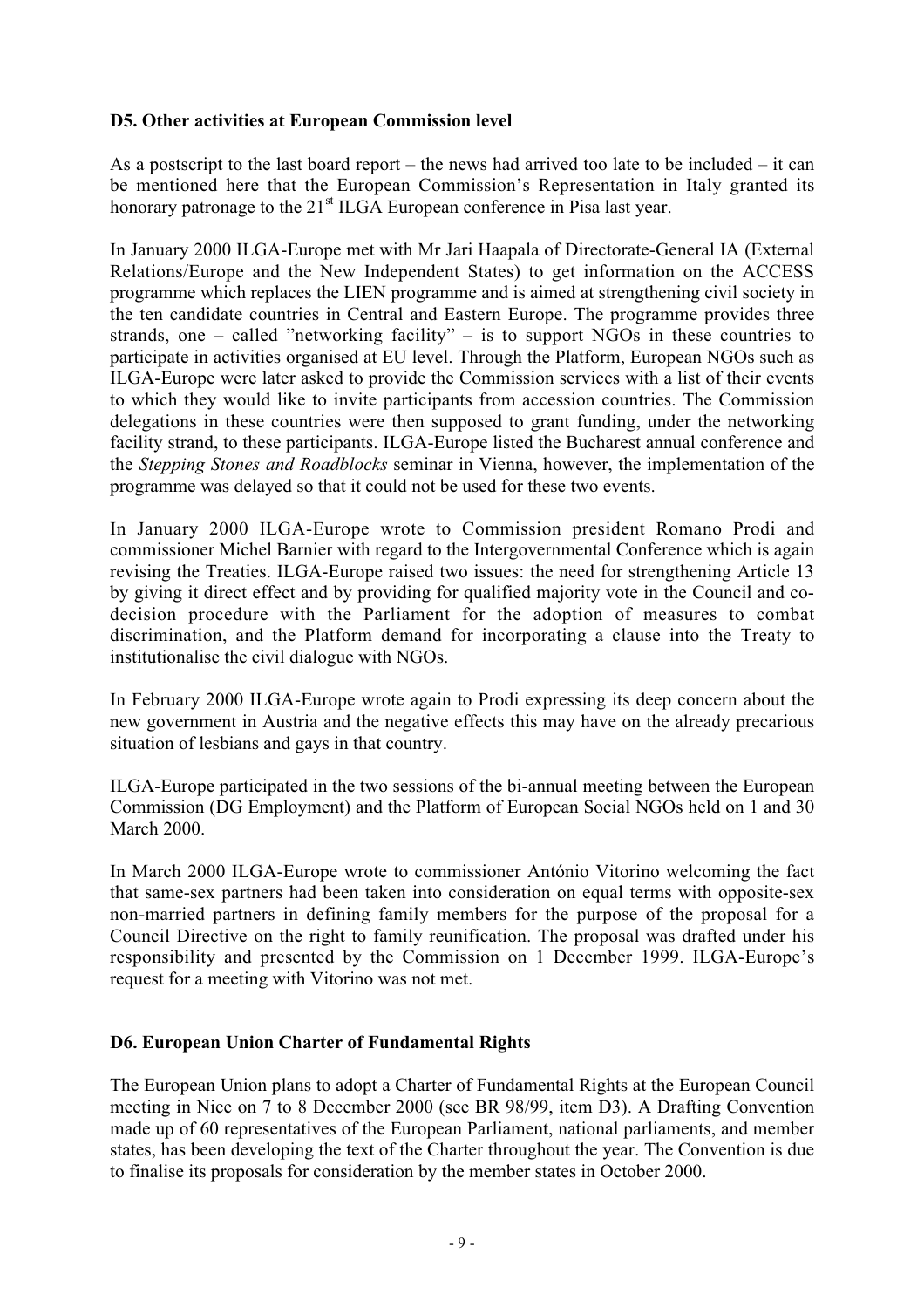Following the developments in drafting the Charter and lobbying where appropriate was another priority of ILGA-Europe at EU level. The Charter was the main topic discussed in a meeting with Austrian Green MEP Johannes Voggenhuber (10 February) who is also one of the rapporteurs for the EP on the Charter.

In March 2000 it was announced that the Convention would proceed to a hearing of representatives of civil society. Interested NGOs were requested to make themselves known to the secretariat of the Convention. ILGA-Europe did so. Nigel Warner, London-based participant in the work of the ILGA-Europe board (see also items E and H2), drafted, with the assistance of Dr Robert Wintemute (School of Law, King's College, London), and Dr Kees Waaldijk, (Faculty of Law, University of Leiden), both an oral and a written presentation. Kurt Krickler delivered the oral presentation to the Convention in the hearing that took place in the EP building in Brussels on 27 April 2000. ILGA-Europe argues for the inclusion of sexual orientation and gender identity in the non-discrimination clause, and for the clause on the right to marry and to found a family to adopt language recognising the diversity of relationships in contemporary Europe. The written submission was also published, like a lot of other relevant material, at the Convention's web site (see also *Euro-Letter* # 79, April 2000).

ILGA-Europe participated in another NGO event on the Charter. On 6 June the Permanent Forum of Civil Society organised an Open Day in the European Parliament intended as a forum to discuss the draft charter with Convention members. However, only a very few members showed up, including Dutch Labour MEP Ieke van den Burg.

ILGA-Europe was also involved in the activities of the Platform of European Social NGOs, in particular in the joint campaign of the European Trade Union Confederation (ETUC) and the Platform: *Fundamental Rights: The Heart of Europe*. In the context of this campaign, Jackie Lewis and Kurt Krickler attended the UK and the Austrian national conferences respectively (26 May; 14 July) as well as the Final European Campaign conference held in Brussels on 31 August to 1 September 2000.

At the time of writing, the text proposed by the Convention includes sexual orientation, but not gender identity, in the non-discrimination article. The article concerning the right to marry and to found a family designates these issues as a matter for national legislation, and therefore excludes them from the scope of the Charter.

If the final version of the Charter retains sexual orientation in the non-discrimination article, it will be the first international human rights charter to do so. The Charter is likely to be declaratory in nature rather than legally binding. Even so, the inclusion of sexual orientation would be important in confirming that the European Union must not discriminate on grounds of sexual orientation and would be likely to influence the actions of both the Commission and the European Court of Justice.

#### **D7. Work with the European Parliament**

The Equal Rights for Gays and Lesbian Intergroup that existed in the previous Parliament has not yet been officially re-established. However, an informal intergroup already met twice, on 15 March and on 14 June 2000. Kurt Krickler participated in the June meeting and introduced ILGA-Europe.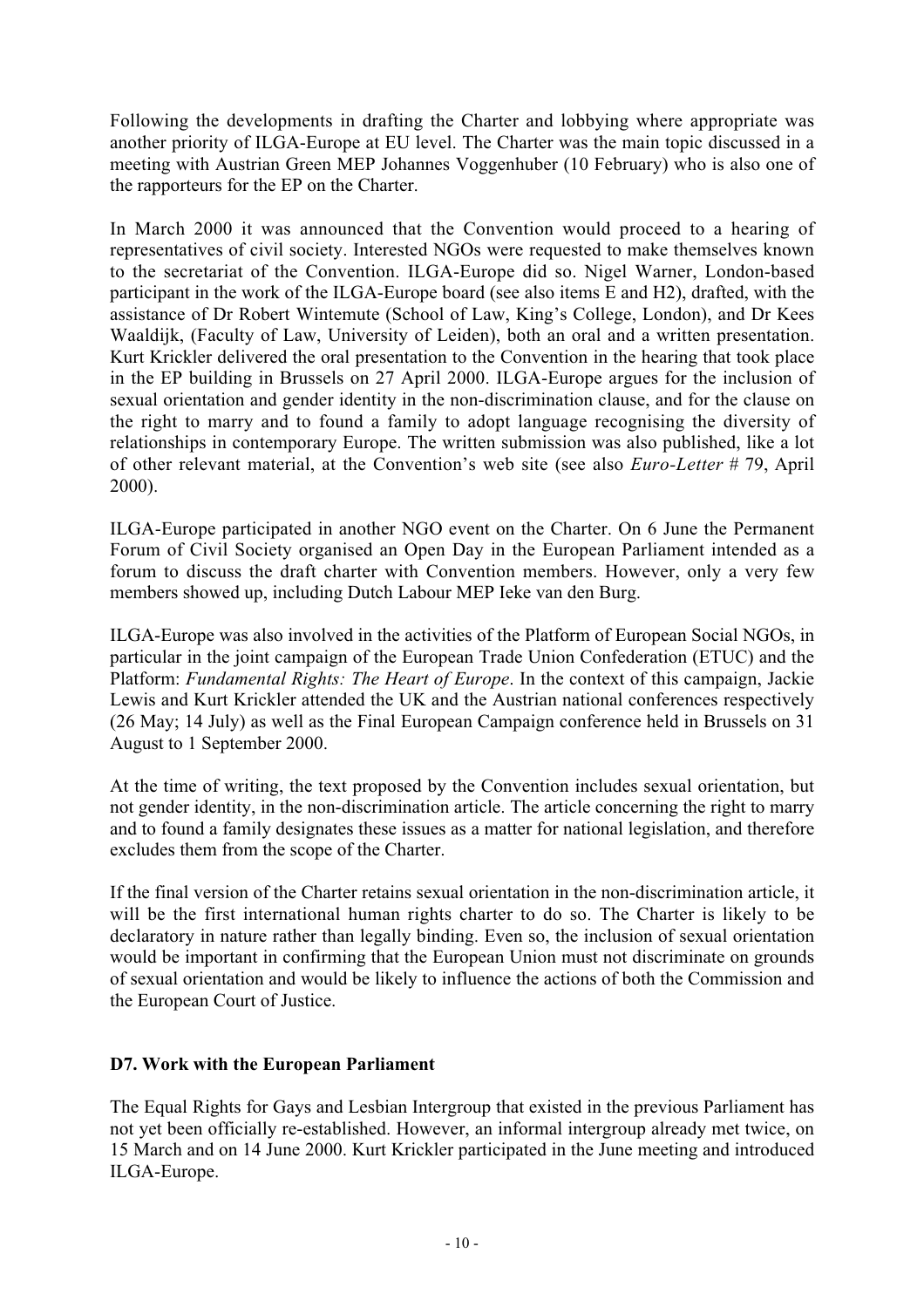ILGA-Europe started to lobby and work together with Members of the European Parliament on various issues even without the intergroup being officially in place (see also items D2 and D6).

On 30 November 1999 ILGA-Europe participated in the Preparatory Hearing of the EP Committee on citizens' freedoms and rights, justice and home affairs with a view to the 1999 debate on an area of freedom, security and justice (AFSJ) in Brussels. This was a follow-up to the March 1999 Interparliamentary Conference on the AFSJ (see BR 98/99, item D7). ILGA-Europe prepared a two-page written contribution to which a document was added which Nigel Warner had prepared for the  $1<sup>st</sup>$  European Human Rights Discussion Forum that started in Brussels on the very same afternoon (see item D8). Kurt Krickler took the floor in the debate and underlined the importance of including sexual orientation in the anti-discrimination clause of the proposed EU Charter on Fundamental Rights (see item D6). He also stressed "that discrimination of lesbians and gays also constitute a severe obstacle to the free movement of persons, especially for those same-sex couples legally registered in one Member State. If they wished to move to another Member State without similar legislation, they would lose their status as a quasi married couple and be considered as complete strangers to each other. This is completely unacceptable."

Another lobbying target was the report on the Commission's draft communication to Member States establishing the guidelines of the Community Initiative Programmes (CIP) for which member states are invited to submit requests for aid in the context of the EQUAL programme (transnational co-operation for the promotion of new practices to fight against discrimination and inequality of any kind in relation to the labour market). While the Commission's proposal explicitly mentioned all grounds of discrimination listed in Article 13 EC to be taken into account in these guidelines, the rapporteur for the Committee on employment and social affairs, Austrian Conservative MEP Ursula Stenzel, proposed to delete any such wording. Through amendments tabled by other political groupings, this could be prevented. After adoption of the communication ILGA-Europe informed its member organisations in the EU member states to lobby their national governments to take discrimination on the grounds of sexual orientation into account when implementing the initiative (see *Euro-Letter* # 80, June 2000).

ILGA-Europe carried out a substantial lobbying effort to get relevant amendments to the annual report on respect of human rights in the European Union (1998-1999) which was drafted by Danish Liberal MEP Bertel Haarder for the Committee on citizens' freedoms and rights, justice and home affairs. ILGA-Europe contacted the rapporteur and proposed several amendments, but unfortunately most of them were ignored. ILGA-Europe, therefore, approached friendly MEPs before the debate and vote of the report both in the committee and in the plenary. Most of the proposed amendments were tabled and finally adopted in the plenary on 16 March. The report (doc. A5-0050/2000) refers to sexual orientation in seven paragraphs which make some quite substantial recommendations (see press release published in *Euro-Letter* # 78, March 2000). On that day, NGOs were invited to an exhibition in the EP Building in Strasbourg to present themselves. ILGA-Europe could not send any representative to the exhibition, but its friends in the Parliament displayed information material.

In January 2000 ILGA-Europe also wrote to the two representatives of the EP in the intergovernmental conference and the two rapporteurs of the EP Committee on Constitutional Affairs on the IGC to communicate our concerns to them (see also item D5).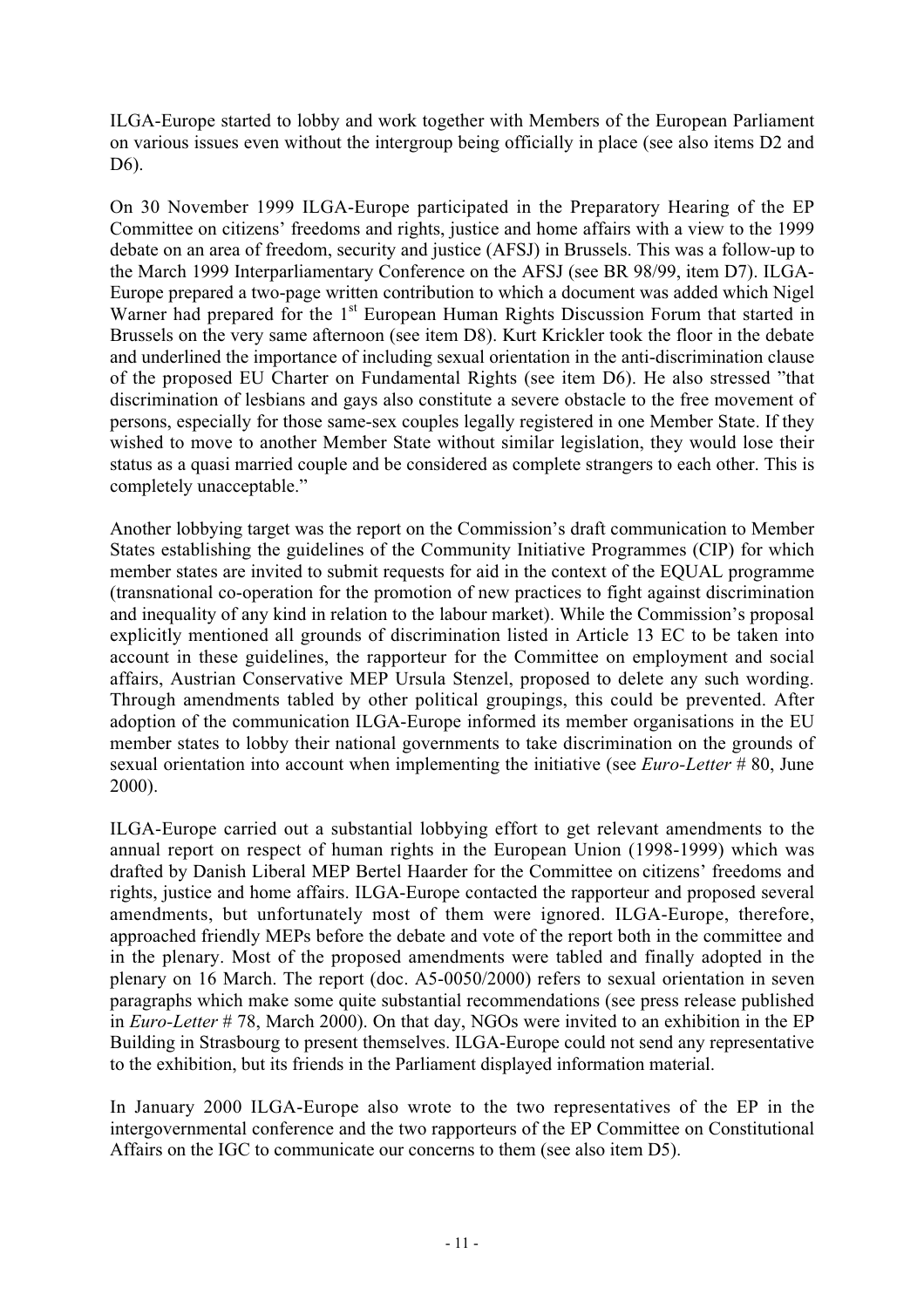#### **D8. Other activities at European Union level**

ILGA-Europe continued its "tradition" of meeting with representatives of the EU presidency. On 10 November 1999 Hannele Lehtikuusi, activist of *SETA* and member of the first ILGA-Europe board (1996/97), and Kurt Krickler had a meeting with representatives of the Finnish Presidency in Helsinki. They met with Johanna Suurpää, counsellor in the human rights unit, and Petri Helander, legal officer in the legal department of the Ministry for Foreign Affairs. An immediate result of this meeting was an invitation extended to ILGA-Europe to attend – as one of only around 30 NGOs – the  $1<sup>st</sup>$  European Human Rights Discussion Forum organised by the Finnish EU Presidency in Brussels on 30 November to 1 December. Nigel Warner prepared a 12-page document, "Sexual Orientation Discrimination in Member States of the European Union and the Accession Countries", which was distributed at the forum.

On 17 March 2000 ILGA-Europe had a meeting with a representative of the Portuguese Presidency. Kurt Krickler met with João Pedro da Silveira Carvalho, *director-geral dos Asuntos Comunitários* in the Foreign Ministry in Lisbon.

On 7 April ILGA-Europe participated in the Official Opening of the European Monitoring Centre on Racism and Xenophobia (EUMC) in Vienna.

## **E. LOBBYING THE COUNCIL OF EUROPE**

The past year has again seen a high level of activity at the Council of Europe, with four major areas of work: the proposal for a Protocol to the European Convention on Human Rights extending the scope of its anti-discrimination provision; Recommendations by the Parliamentary Assembly on the situation of lesbians and gays in Europe, and on discrimination in asylum and immigration practices; and the membership applications of three countries with laws which ban same-sex relationships between men. Each of these areas of work has presented important opportunities for promoting LGBT rights, opportunities which are either of their nature "one-off", or are unlikely to be repeated in the foreseeable future.

#### PARLIAMENTARY ASSEMBLY

#### **E1. Protocol No 12 to the European Convention on Human Rights**

The anti-discrimination provisions set out in Article 14 of the European Convention on Human Rights have a significant weakness: protection from discrimination is provided only with regard to "the enjoyment of the other rights and freedoms" in the Convention. There is no general right to freedom from discrimination, leaving any discrimination not related to one of the rights in the Convention unprotected.

In March 1998 the Committee of Ministers of the Council of Europe initiated the development of an optional Protocol to the Convention with a view to remedying this deficiency. If implemented successfully, this will represent the first extension to the Convention's anti-discrimination provisions in its 50-year history.

ILGA-Europe has used the opportunity presented by this event to mount a major campaign to get sexual orientation and gender identity included in the list of prohibited grounds of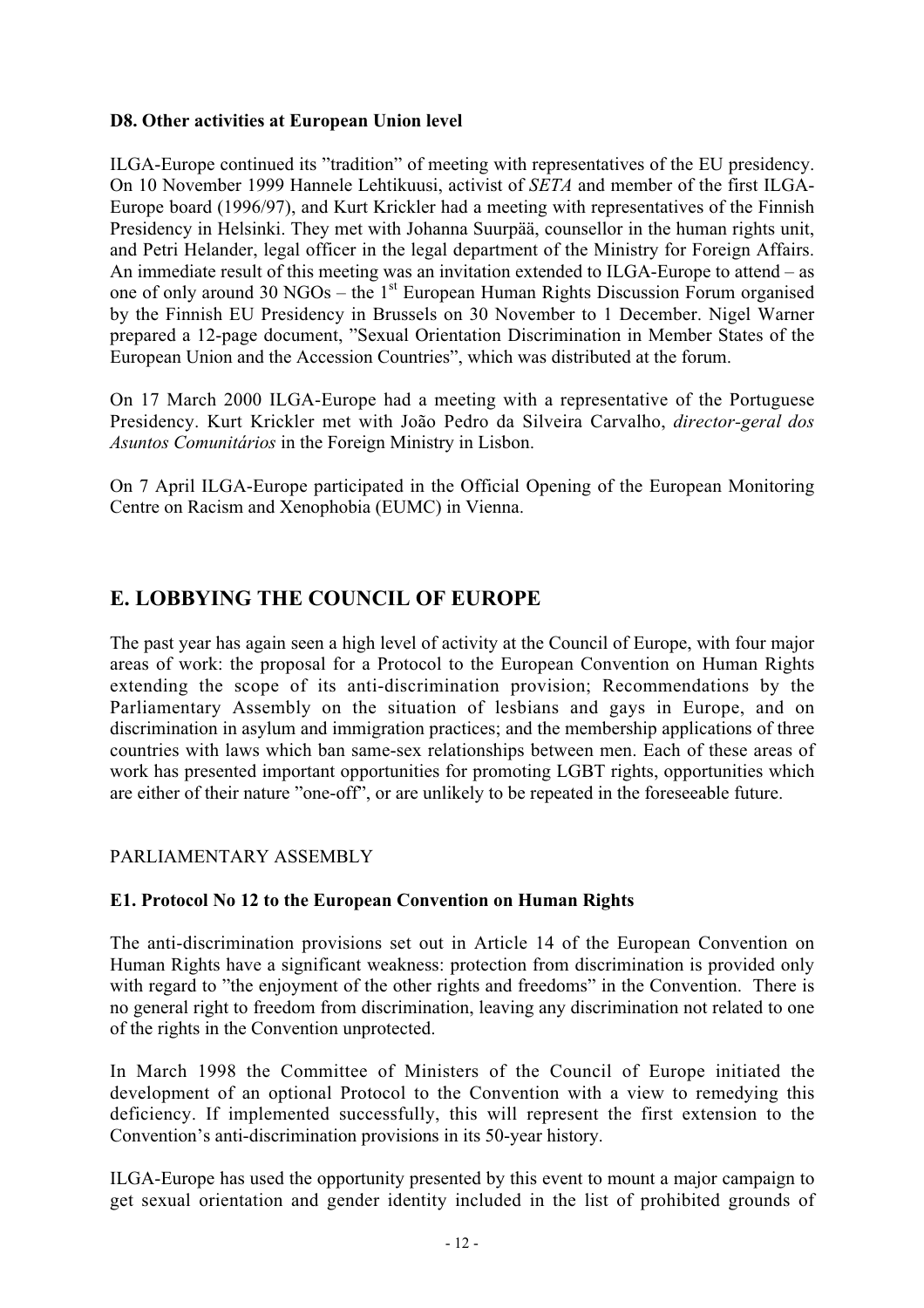discrimination included in the draft Protocol. As reported last year (see item E2(i)), in May 1999 ILGA-Europe made submissions arguing this case to the committee responsible, the intergovernmental Steering Committee on Human Rights. However, when the Committee of Ministers published its proposed draft of the Protocol in August 1999, ILGA-Europe's recommendations had been ignored.

Following publication, the draft Protocol was referred to the Parliamentary Assembly for its Opinion. ILGA-Europe immediately contacted the rapporteur for the Assembly, Senator Erik Jurgens of the Netherlands, and proposed to him the inclusion of both sexual orientation and gender identity. He was supportive of the inclusion of the former. His reasoning, as expressed in the wording of the Opinion was unequivocal: "[the Assembly] believes that the enumeration of grounds in Article 14 is, without being exhaustive, meant to list forms of discrimination which it regards as being especially odious. Consequently the ground 'sexual orientation' should be added".

The Assembly debated the Opinion on 26 January 2000. The great majority of speakers were substantially in favour of the inclusion of sexual orientation in the draft Protocol, including those representing three of the four largest political groupings in the Assembly, the Socialists, the European People's Party, and the Liberal Group. Only the conservative European Democratic Group was opposed. Despite this, an attempt to delete "sexual orientation" from the Opinion was only narrowly defeated: opponents of gay rights had remained silent, hoping that the apparent absence of opposition would lead its supporters to leave the Assembly (see press release published in *Euro-Letter* # 77, February 2000).

Prior to the debate ILGA-Europe had written to more than 300 parliamentarians providing additional information in support of the Opinion, and urging them to be present for the debate.

The Opinion was then forwarded to the Steering Committee on Human Rights for its response. ILGA-Europe took this opportunity to make a second submission to the Steering Committee. This submission, which was prepared by Dr Robert Wintemute, was also sent, together with supporting material on discrimination in Europe, to the 41 European Foreign Ministers who make up the Committee of Ministers. Despite these efforts, the Opinion of the Assembly was rejected, and in June 2000 the Committee of Ministers adopted the text of the Protocol unamended. It will be opened for signature by the member states at a Ministerial Conference to be held in Rome at the start of November 2000 in celebration of the 50th anniversary of the Convention.

Although the objective of ILGA-Europe's campaign was not achieved, the fact that the Parliamentary Assembly, consisting of parliamentarians from some 41 countries, had voted in support of the inclusion of sexual orientation, was an important statement of support for lesbian and gay rights, and a real success for ILGA-Europe.

The Assembly's Opinion can be found at: http://stars.coe.fr/doc/doc00/edoc8614.htm and the text of the debate at: http://stars.coe.int/verbatim/20001/E/0001261500E.htm

#### **E2. Report and Recommendation on the situation of lesbians and gays in Council of Europe member states**

This Report and Recommendation prepared for the Legal affairs and Human Rights Committee of the Assembly covers the whole range of discrimination experienced by lesbians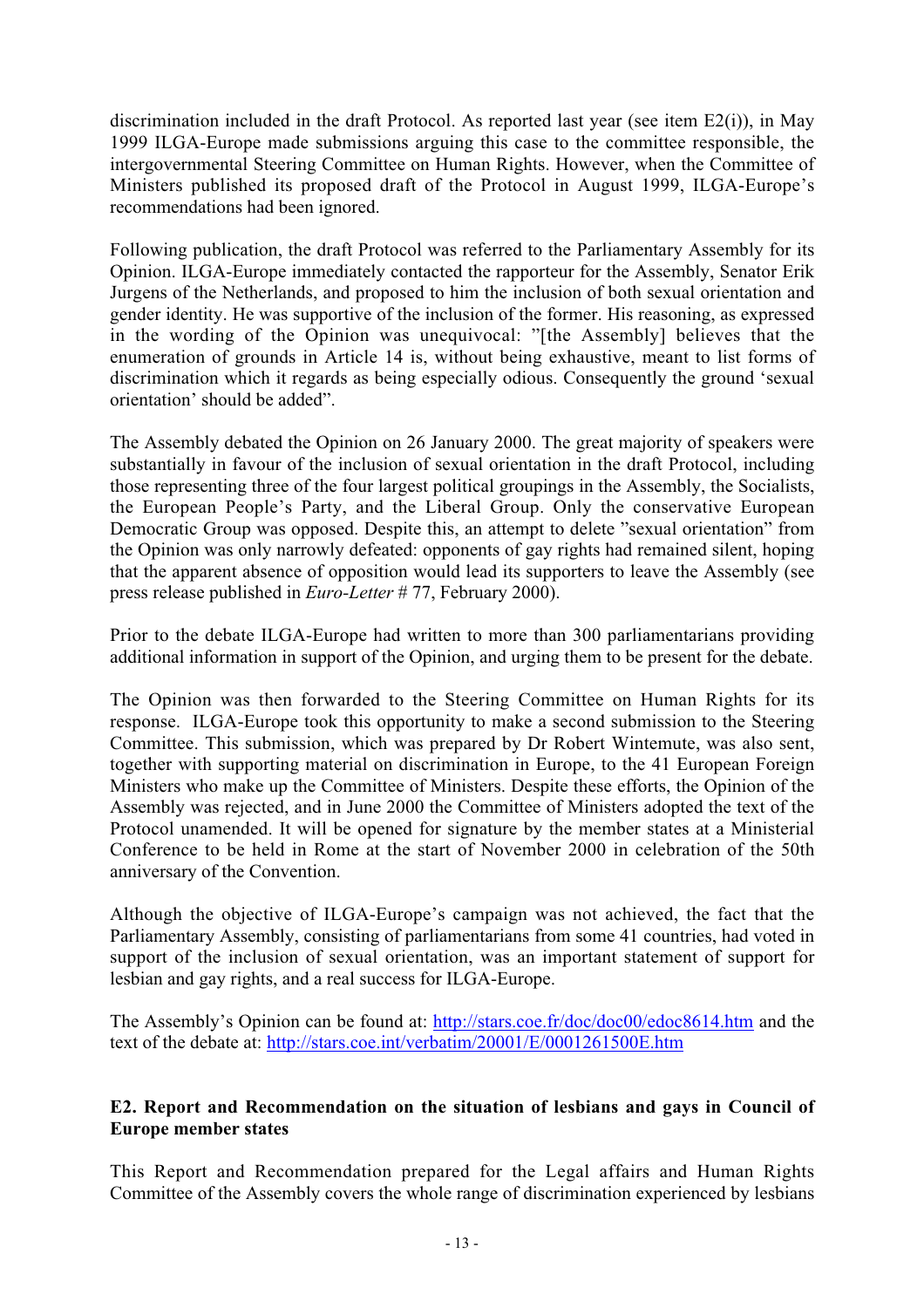and gays in Europe, and puts forward proposals for tackling this both at the level of member states and at the level of the Council of Europe. The scope of the Recommendation is such that, if adopted, it will constitute the single most important statement by the Assembly on gay and lesbian rights since the 1981 Recommendation on "Discrimination against homosexuals".

The Assembly debated the Recommendation on 30 June 2000. Although the great majority of speeches were very supportive, opponents of the Recommendation succeeded in postponing the vote until the September 2000 session of the Assembly, on the basis that insufficient parliamentarians were present for there to be a quorum.

The Recommendation calls for a range of actions by member states in support of lesbian and gay rights, including:

- making sexual orientation a prohibited ground for discrimination in their national legislation,
- the repeal of all laws making homosexual acts between consenting adults liable to criminal prosecution, and the release of anyone imprisoned under such laws,
- the application of the same minimum age of consent for homosexual and heterosexual acts,
- ensuring equal treatment with regard to employment
- adopting legislation which makes provision for registered partnership for same-sex couples.

It also repeats the Assembly's call to the Committee of Ministers to add sexual orientation to the grounds of discrimination prohibited by the European Convention on Human Rights, and calls for the terms of reference of the European Commission against Racism and Intolerance (ECRI) to be extended to cover homophobia.

The Report was prepared for the Legal Affairs and Human Rights Committee by a Spanish Socialist Member of Parliament, Ms María del Carmen Calleja. Following her departure from the Assembly in the spring of 2000, her role was taken over by a Hungarian Socialist Member of Parliament, Mr Csaba Tabajdi.

In preparation for the Report an all-day hearing was held before the Sub-Committee on Human Rights of the Assembly in Paris on 14 October 1999. Expert evidence was presented on a range of subjects including homophobic hate crimes, employment discrimination, the criminal law, the problems of lesbian and gay youth, registered partnership, parenting, and the recognition of sexual orientation discrimination in national and international law. Sweden's sexual orientation ombudsman Hasse Ytterberg also made a presentation on his role and experiences. Information for the Report was also collected by means of a questionnaire sent to the governments of member states.

ILGA-Europe provided extensive support to the rapporteurs. This included helping with organising the Paris hearing (including suggesting many of the experts), drafting the questionnaire, providing evidence in the form of a 30 page survey of discrimination in Europe (copies of which were sent to around 100 parliamentarians), and assisting with speech preparation. ILGA-Europe also wrote to around 300 members of the Assembly urging their support for the Recommendations and co-ordinated a lobbying campaign by its members at national level, and by other networks, including the Amnesty International Group for LGBT Concerns, the International Lesbian and Gay Youth Organisation, and the European Gay and Lesbian Sports Federation (see also *Euro-Letter* # 80, June 2000).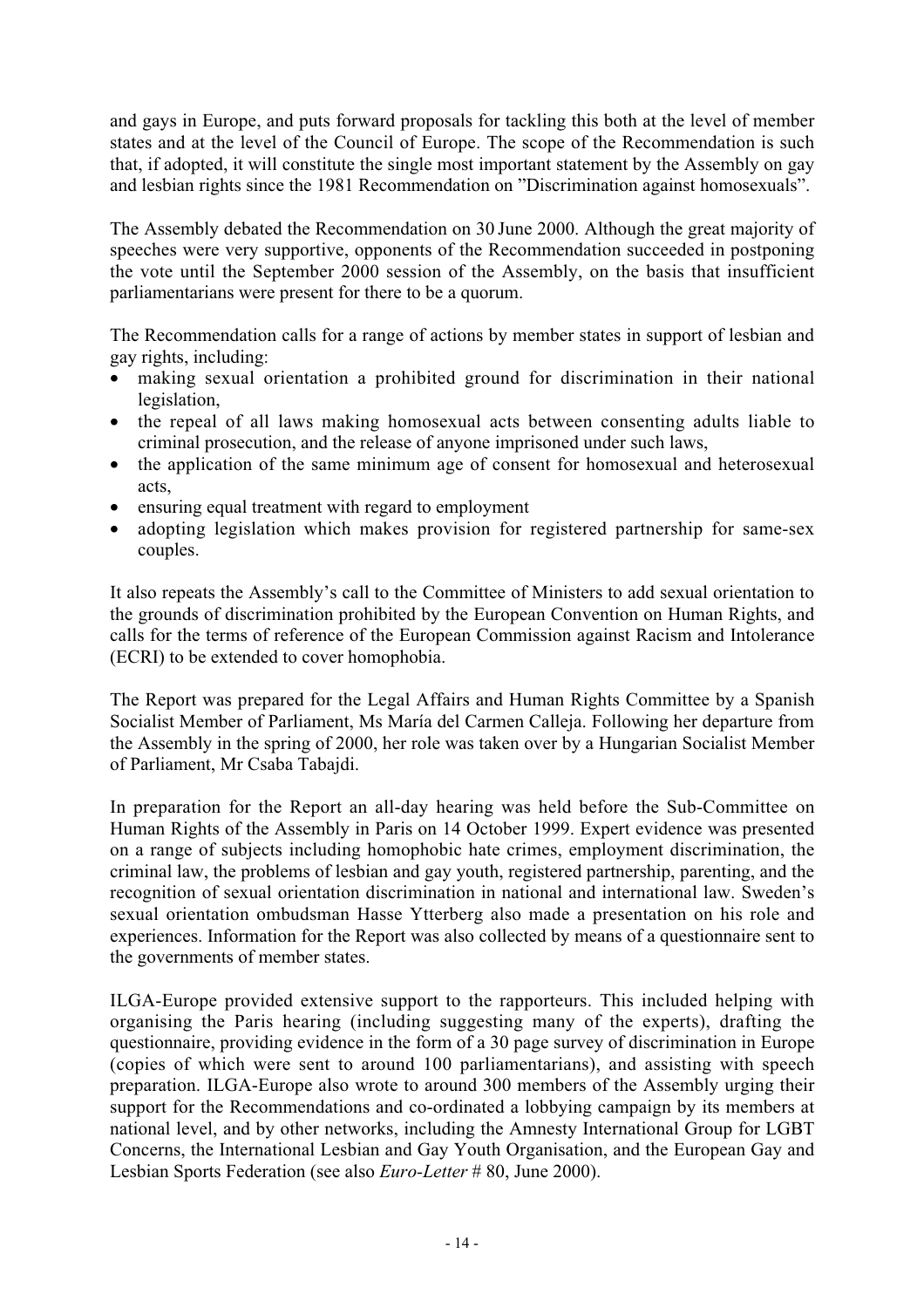The Report can be found at: http://stars.coe.fr/doc/doc00/edoc8755.htm and the text of the debate at: http://stars.coe.int/verbatim/20003/E/0003301000E.htm

#### **E3. Report and Recommendation on the situation of lesbian/gay couples with regard to asylum and migration**

On 30 June 2000 the Parliamentary Assembly voted to support a Recommendation which expressed concern that immigration policies in most Council of Europe member states discriminate against lesbians and gays, and called on member states to:

- recognise as refugees homosexuals persecuted on account of their sexual orientation
- ensure that bi-national lesbian and gay couples are accorded the same residence rights as bi-national heterosexual couples (see also *Euro-Letter* # 81, August 2000).

ILGA-Europe will now lobby the Committee of Ministers to respond to the Assembly's Recommendation by making a similar recommendation to the member states.

The Report, which had been prepared under the auspices of the Committee on Migration, Refugees and Demography, commented that "Persecution on grounds of sexual orientation is widespread and just as horrifying and harmful in many countries as persecution for reasons of religion or political belief". It drew attention to the small, but growing number of countries that recognise persecution on the basis of sexual orientation as a ground for asylum.

On the rights of bi-national couples, the Recommendation noted that "the failure of most member states to provide residence rights to the foreign partner in a bi-national partnership is the source of considerable suffering to many lesbian and gay couples who find themselves split up and forced to live in separate countries".

The Report and Recommendation were prepared by an Austrian Social-Democrat Member of Parliament, Ms Irmtraut Karlsson. Following her departure from the Assembly, her role as rapporteur was taken over by Ms Ruth-Gaby Vermot-Mangold of Switzerland (Socialist).

ILGA-Europe provided much of the factual information used in the Report, assisted with the drafting of both the Report and the Recommendation, and provided Ms Vermot-Mangold with material for use in her speech during the debate in the Assembly. Lobbying in support of the Recommendation was carried out as part of the campaign in connection with the Recommendation on the situation of lesbians and gays in Europe described above.

The text of the Report can be found at: http://stars.coe.int/doc/doc00/edoc8654.htm and the text of the debate at: http://stars.coe.int/verbatim/20003/E/0003301000E.htm

#### **E4. Applicants for membership of the Council of Europe**

Applicants for membership of the Council of Europe are required to demonstrate to the satisfaction of the Parliamentary Assembly that their observance of human rights is at least consistent with the minimum standards set by the Council of Europe, or are required to give binding undertakings that they will meet these standards within a short period of accession. The abolition of laws which make same-sex acts between consenting adults illegal is, in theory, one such requirement. The rapporteurs for the Political Affairs Committee and for the Legal Affairs and Human Rights Committee of the Assembly have the role of establishing the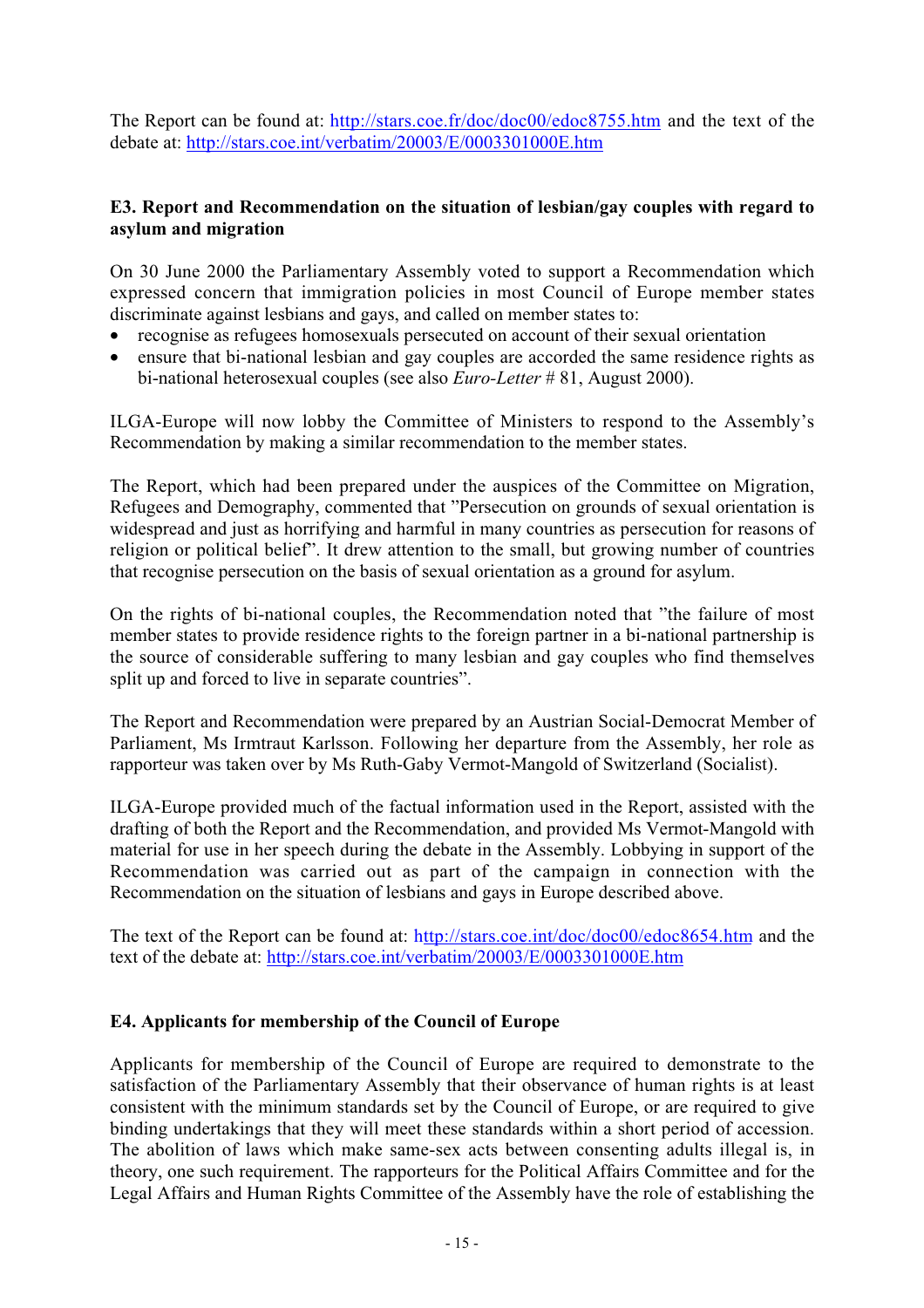position of a particular applicant country, and proposing the binding undertakings needed for the Assembly to support accession.

Twelve months ago three countries, Armenia, Azerbaijan, and Bosnia and Herzegovina, were known to be at a relatively advanced stage in the application process. In all three same-sex relations between men were illegal (in the case of Bosnia and Herzegovina, only in the territorial entity of the Republika Srpska). In the early part of 1999 ILGA-Europe had expressed its concerns to the rapporteurs for these countries, concerns which were repeated in late 1999. At the January 2000 session of the Assembly ILGA-Europe learned from one of the rapporteurs for Bosnia and Herzegovina that it had been decided not to recommend that repeal of the law in the Republika Srpska be a binding obligation. ILGA-Europe immediately wrote to the 180 members of the two committees urging them to insist that repeal of the laws in question be made a binding obligation in the case of all three countries.

At the April 2000 session of the Assembly ILGA-Europe learned that the admission of Armenia and Azerbaijan was to be debated in June. A number of parliamentarians were lobbied in person, and letters sent to a further 80. The Political Affairs Committee did not respond, and their report ignored the issue. Fortunately the Legal Affairs and Human Rights Committee (which had the task of giving an Opinion on the Report of the Political Affairs Committee) proposed amendments insisting on the repeal of the laws in these two countries. In the event, news came from Azerbaijan shortly before the June Assembly session that a new criminal code, in which the ban on gay relationships was repealed, had been approved by the Parliament. Accordingly, the amendment in respect of Azerbaijan was withdrawn. However that in respect of Armenia was tabled, and carried by an overwhelming majority.

This was a valuable achievement by ILGA-Europe – in Armenia, prosecutions of gay men are known to continue to take place, with the Ministry of the Interior admitting to four such prosecutions in 1999.

#### EUROPEAN CONVENTION ON HUMAN RIGHTS

## **E5. Celebration of the 50th anniversary of the Convention**

The 50<sup>th</sup> anniversary of the Convention is to be celebrated at a European Ministerial Conference on Human Rights (Rome, 3-4 November 2000). The Conference will address a number of themes related to the future operation of the Convention, including "Threats to the principles of equality and non-discrimination", and will produce a number of texts intended to give the Council of Europe political impetus and guidelines for its work across the entire human rights sector in the coming years.

ILGA-Europe was one of only 20 NGOs invited to participate in an NGO Forum in Rome in February 2000, the purpose of which was to give NGOs the opportunity to contribute to the preparation of the texts for the Conference. ILGA-Europe was represented by Dr Robert Wintemute, who chaired the sub-group working on the theme "Threats to the principles of equality and non-discrimination", and presented the Forum's conclusions on this theme at a joint meeting with the Steering Committee on Human Rights at the end of the Forum. In its conclusions on this theme, the NGO Forum placed particular importance on the fact that discrimination based on sex, race, ethnic or national origin, or religion is not the only serious and harmful kind of discrimination in the Council of Europe countries, and that discrimination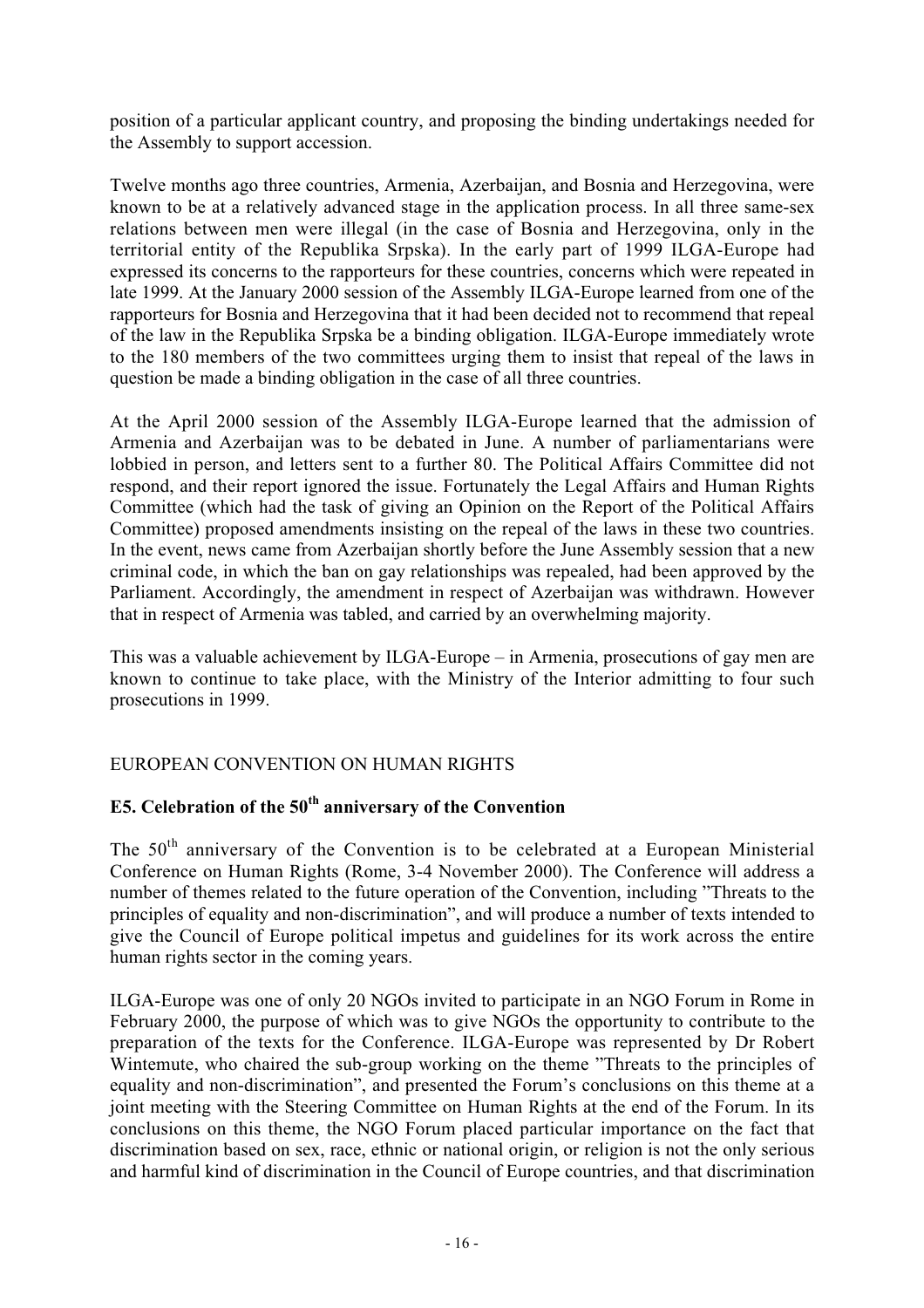based on disability, age, sexual orientation, or gender identity can be just as serious and harmful.

ILGA-Europe also made a submission in its own right to the Drafting Group of the Steering Committee on Human Rights. This was also prepared by Dr Robert Wintemute.

Despite the conclusions of the NGO Forum, and ILGA-Europe's submission, the most recent texts prepared by the Drafting Group make no reference to discrimination based on disability, age, sexual orientation or gender identity.

#### **E6. Judgements by and cases pending at the European Court of Human Rights**

The 12 months since ILGA-Europe's last Annual Report have seen the European Court of Human Rights deliver judgements on three separate subjects which are of the greatest importance in establishing the extent to which the Court now considers sexual orientation discrimination to be in violation of the Convention. These cases involved employment in the armed forces (Lustig-Prean and Beckett v. the UK, and Smith and Grady v. the UK), a gay father's custody rights (Salgueiro Da Silva Mouta v. Portugal), and the discriminatory definition of privacy (A. D. T. v. the UK). Of particular importance was the parallel drawn by the Court between racial prejudice and sexual orientation prejudice in the armed forces cases, and the Court's acknowledgement in the custody case for: "that the [Lisbon] Court of Appeal made a distinction dictated by considerations relating to the sexual orientation of the father, a distinction which cannot be tolerated under the Convention" (paragraph 36, unofficial translation into English from the French text).

The Stonewall Lobbying Group, a member of ILGA-Europe, was closely associated with the Lustig-Prean & Beckett and A. D. T. cases. ILGA-Europe issued a press release o the armed forces case calling Germany, Greece, Poland and Turkey to lift their restrictions on military service by lesbians and gay men (see *Euro-Letter* # 74, October 1999).

Another case, Fretté v. France, involves the refusal of the French authorities to allow a gay man to be considered as a prospective adopter. ILGA-Europe, with the help of Dr Robert Wintemute, has provided support and advice to M. Fretté, the admissibility of whose case is currently being considered by the European Court of Human Rights.

#### **E7. Other activities at the Council of Europe**

ILGA-Europe's delegates have also participated in the NGO Groupings at the Council of Europe. They attended meetings of the Human Rights, Gender Equality, Civil Society in the new Europe, and Social Rights Groupings. Its delegates also attended the annual Plenary Conference of NGOs in January 2000.

In April 2000 ILGA-Europe submitted a paper to the Council of Europe NGO Working Group on the European Union Charter of Fundamental Rights arguing for the inclusion of sexual orientation and gender identity in the non-discrimination clause of the Charter.

ILGA-Europe's representatives to the Council of Europe in 1999/2000 were Nico Beger and Nigel Warner.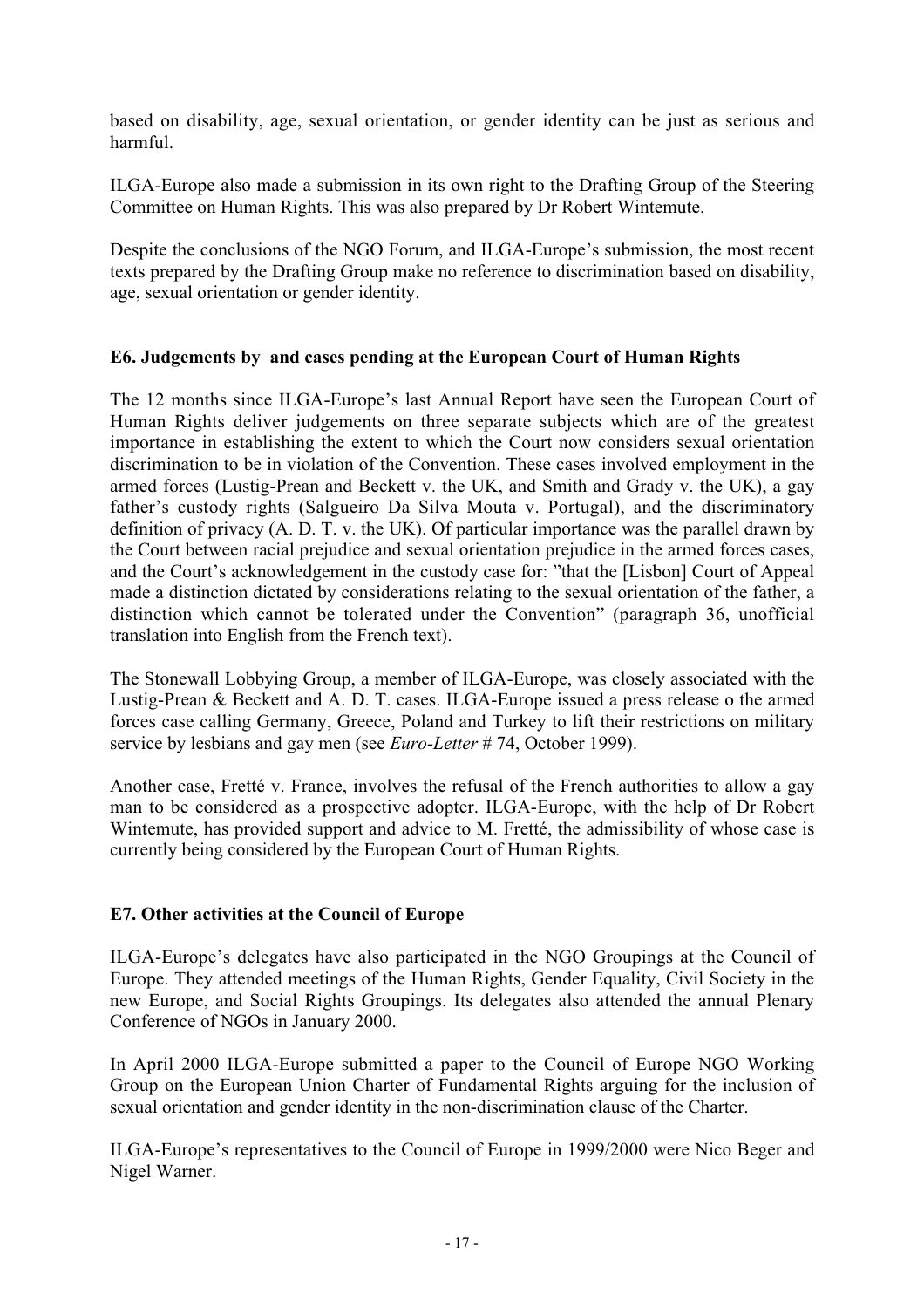## **F. LOBBYING THE OSCE**

There have not been any relevant OSCE meetings since the Pisa conference. Therefore, there were almost no lobbying activities with regard to the OSCE in the last twelve months. ILGA-Europe, however, participated in the OSCE Anniversary Celebration "25 Years Helsinki Final Act" in Vienna on 19 July 2000, and in the OSCE Supplementary Human Dimension meeting on "Migration and Internal Displacement" on 25 September. At this meeting, ILGA-Europe distributed copies of the Council of Europe report on immigration adopted in June 2000 (see item E3).

## **G. FINANCES AND FUNDRAISING**

#### Accounts for 1999

Apart from the EU funded project to produce the guide *After Amsterdam – Sexual Orientation and the European Union* (see item D2) and to organise the seminar *The Treaty of Amsterdam – New Opportunities for Protection from Sexual Orientation Discrimination,* ILGA-Europe had income of a little more than  $\epsilon$  13,000 in 1999.

63 % of this income were generated by donations from individuals and member groups *(HOSI Wien,* and *LBL* of Denmark to cover travel expenses for Steffen Jensen). 30 % of the income came from ILGA-World covering about 10 % of the fees paid by European members of ILGA. The voluntary fee of  $\epsilon$  70 for full members and  $\epsilon$  35 for associate and individual members gave less than  $\epsilon$  1,000.

Barely  $\epsilon$  4,800 were used for board travel and meetings. However, this amount does not reflect the actual expenses for board meetings as some board members had their expenses covered by others sources. *UNISON* covered expenses for Jackie Lewis, and the Slovene branch of the Open Society Institute (OSI) covered expenses for Tatjana Greif.

The total result for 1999 is a surplus of  $\epsilon$  7,863, which, added to the capital from previous years, give a total capital at the end of 1999 of  $\epsilon$  12,097.

#### *After Amsterdam* project

The total costs of this project, including the seminar in Vienna on 2 and 3 October 1999 and the production and translation of the guide in four languages, amounted to  $\epsilon$  58,358 (including  $\epsilon$  8,000 as in-kind contribution from authors of the report and experts at the seminar).

The EU Commission covered a little less than 50 % of the costs, the Austrian government 29 %. 7 % were covered by ILGA-Europe's nine project partners *(HOSI Wien, UNISON, LBL, SETA, RFSL, Stonewall, ÉGALITÉ, Fundación Triángulo* and *PAN-Fonden)*, the in-kind contributions made up barely 14 %.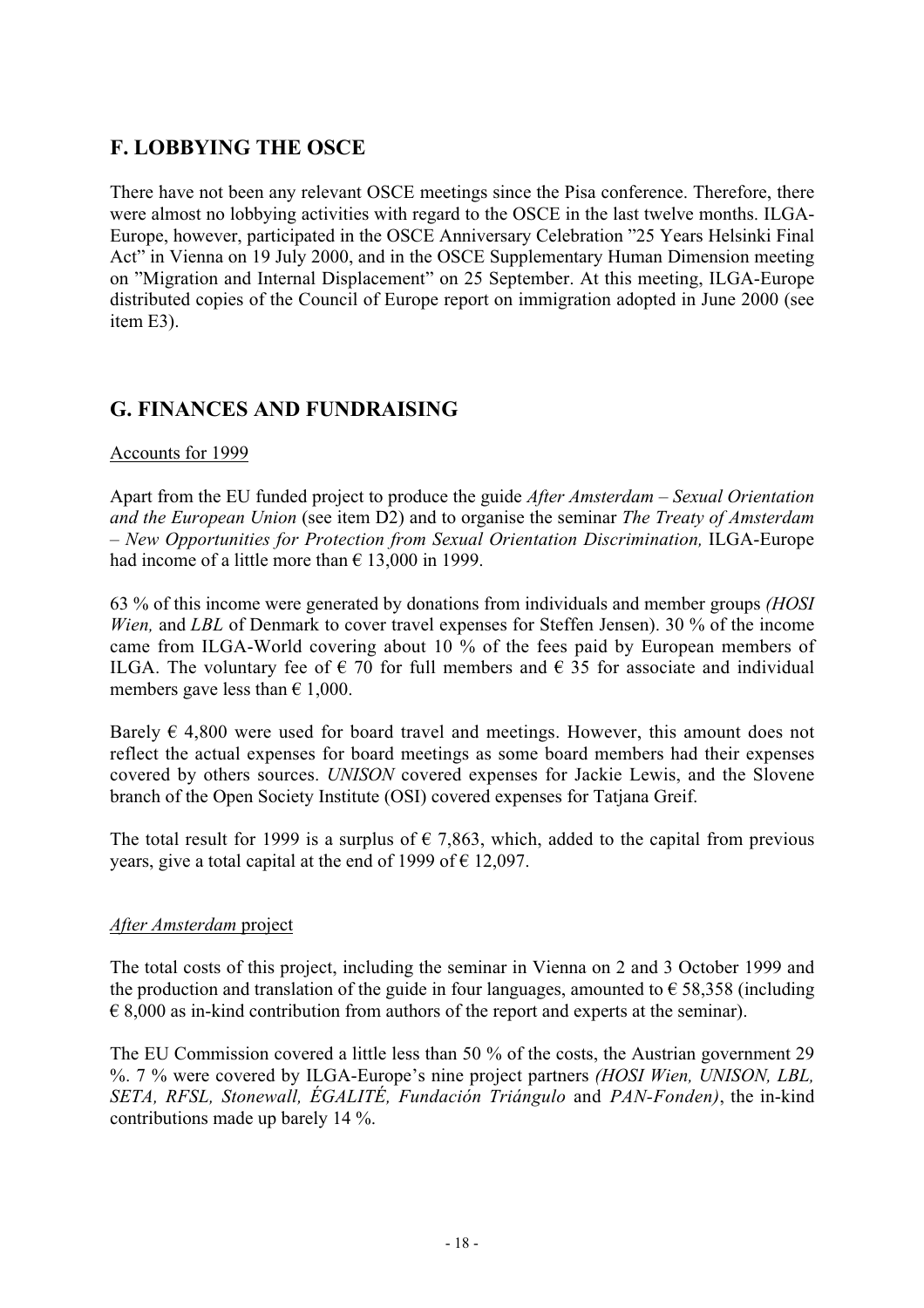#### Accounts for the current year

The accounts for the current year – as of July 2000 – show an income of  $\epsilon$  2,087, mainly generated by a donation from one individual. The expenditures in the first half of 2000, mainly for board travel and meetings, have totalled  $\epsilon$  2,700, leaving a deficit of a little more than  $\epsilon$  600, which has reduced the capital accordingly. In August, however, ILGA-Europe received donations amounting to  $\epsilon$  2,600 from the Madrid-based *Fundación Triángulo* ( $\epsilon$ 2,000) and from one individual.

In August 2000, ILGA-Europe was informed that its grant application for core funding for its EU related activities in 2001 had been approved by the European Commission. ILGA-Europe must contribute in cash 20 % of the total costs related to this project (see also item D1).

The following budget has been set up for this project:

| Personnel                  | 126,000€     |
|----------------------------|--------------|
| Travel and subsistence     | 75,000€      |
| Printing, translation etc. | $28,000 \in$ |
| Equipment, rental, etc.    | 12,000€      |
| Contingency reserve        | 12,000€      |
| Administrative costs       | 17,000€      |
|                            |              |
| Total                      | 270,000€     |

The Commission grant of 80 % of the total project costs will amount to  $\epsilon$  216,000. ILGA-Europe, therefore, will have to raise  $\epsilon$  54,000 from other sources.

## **H. CO-OPERATION WITH OTHER NETWORKS**

#### **H1. Platform of European Social NGOs**

ILGA-Europe has continued its commitment within the Platform during the last twelve months. Membership in the Platform has been again extremely important for the positive developments and progress ILGA-Europe has made at EU level, including in financial terms as the Platform has financed the participation in various events which ILGA-Europe itself would not have been able to cover. For example, Isabelle Cruette and Kurt Krickler participated in the Citizens' Agenda 2000 NGO Forum in Tampere in December 1999 during the Finnish EU Presidency where ILGA-Europe was co-presenting a theme seminar on "antidiscrimination and the EU" with other Platform members. ILGA-Europe also participated in the Platform conference on *Civil Dialogue and the European Union: Strengthening Social Cohesion* (in Lisbon in November 1999) and in two conferences of the European Anti-Poverty Network (EAPN) held in Helsinki and Lisbon. ILGA-Europe also attended the meetings of the Steering Group and the College of the Platform on a regular basis (see Board Calendar).

Thanks to a letter of the Platform to President Jacques Chirac, the three "wise men" tasked to assess the situation in Austria after the entry into government of the far-right FPÖ finally agreed to receive representatives of civil society. On 29 August, 21 representatives of Austrian NGOs participated in a hearing with Martti Ahtisaari, Jochen Frowein and Marcelino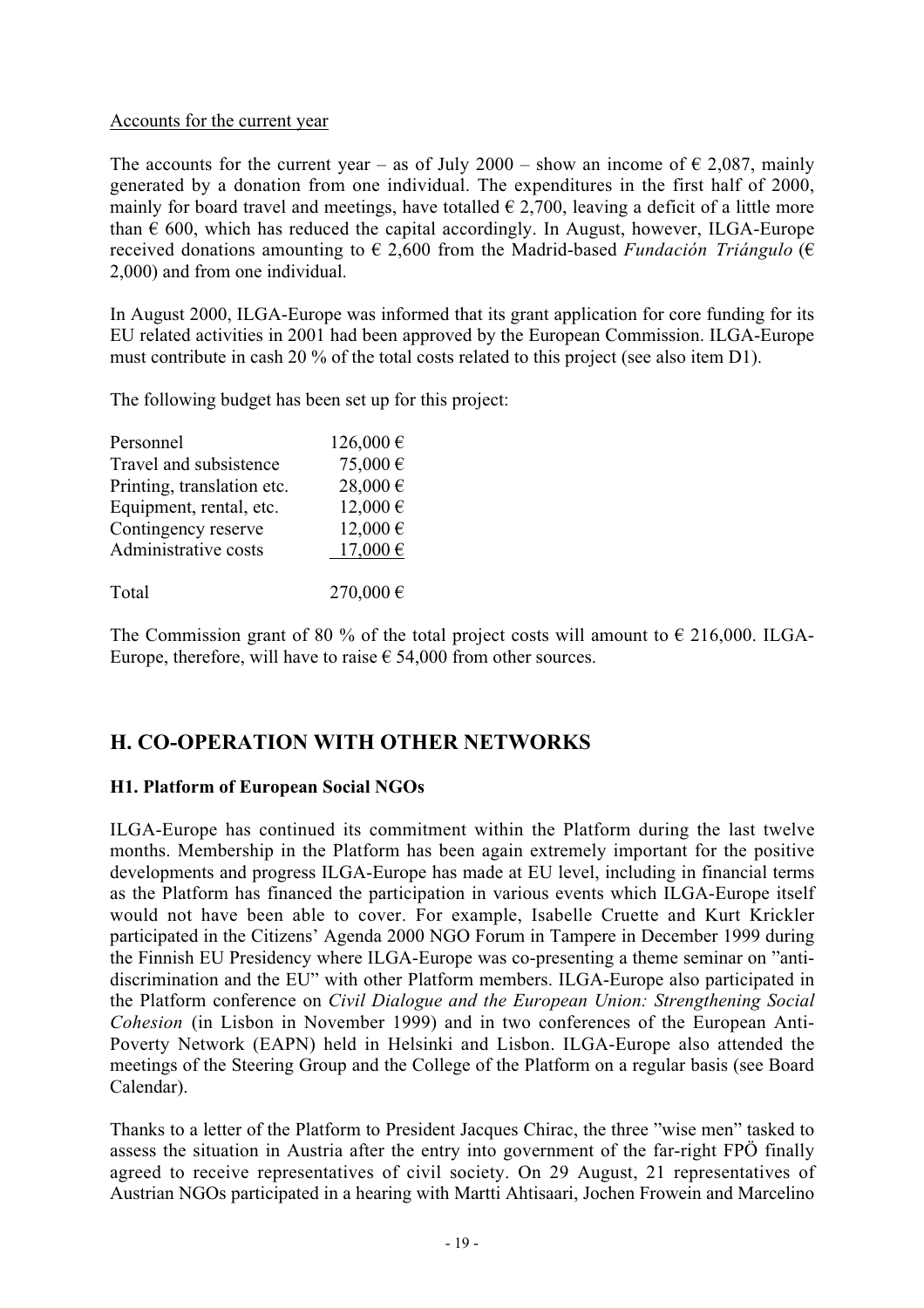Oreja. Kurt Krickler was officially representing the Steering Group of the Platform at this hearing, and also testified as a representative of HOSI Wien on the human rights violations against homosexuals in Austria. These violations, however, were later completely ignored in the report of the three wise men.

#### **H2. Pink Triangle Coalition**

ILGA-Europe is a member of the Pink Triangle Coalition, an international coalition for coordinating affairs relating to the Nazi persecution of gay men and lesbians (see previous Board reports). In the past year, ILGA-Europe contributed to the work of the Coalition in various ways.

On 12-13 February 2000 the Coalition, working through one of its members, the International Gay and Lesbian Human Rights Commission (IGLHRC), co-organised with the Heinrich-Böll-Stiftung a colloquium on the *Persecution of Homosexuals under the Nazis.* Two ILGA-Europe representatives, Kurt Krickler and Nigel Warner, participated in the conference which also was used to discuss future activities of the Coalition including the submission of a claim under the Swiss Banks Settlement. Under this settlement reached in the New York courts with certain Swiss Banks, some US\$ 1.25 billion compensation will be paid to victims of Nazi persecution or their heirs in respect, inter alia, of assets deposited in Swiss Banks and slave labour which benefited Swiss entities.

These discussions within the Coalition continued in an international telephone conference on 21 February during which the plan for such a submission, drafted by Nigel Warner, was finalised.

Recognising that very few of the homosexual victims or their heirs would make claims, ILGA-Europe, on behalf of the Coalition, finally submitted to the Court a proposal that a sum of money be allocated for the establishment of a Foundation in memory of the homosexual victims of Nazi persecution. This Foundation would fund education about, and research into, the Nazi persecution of homosexuals. To date there has been no reaction to this proposal submitted on 29 February.

#### **H3. Open Society Institute (OSI)**

In November 1999 ILGA-Europe received a project grant of US\$ 10,900 from the Open Society Institute in Budapest. This grant will cover the main part of the costs to publish a report on the situation of lesbians and gay men in the 13 EU accession countries – a report similar to ILGA-Europe's 1998 *Equality* report. The title of the project is *Lesbian and Gay People in the Candidate Countries for EU Membership.* The work on this report is coordinated by board members Tatjana Greif and Adrian Coman. In the first phase of the project, potential authors of the country reports from Bulgaria, Cyprus, Czech Republic, Estonia, Hungary, Latvia, Lithuania, Malta, Poland, Romania, Slovenia, Slovakia, and Turkey had to be found. At the time of writing this report, the various contributions are being collected and edited. The project is to be concluded by December 2000.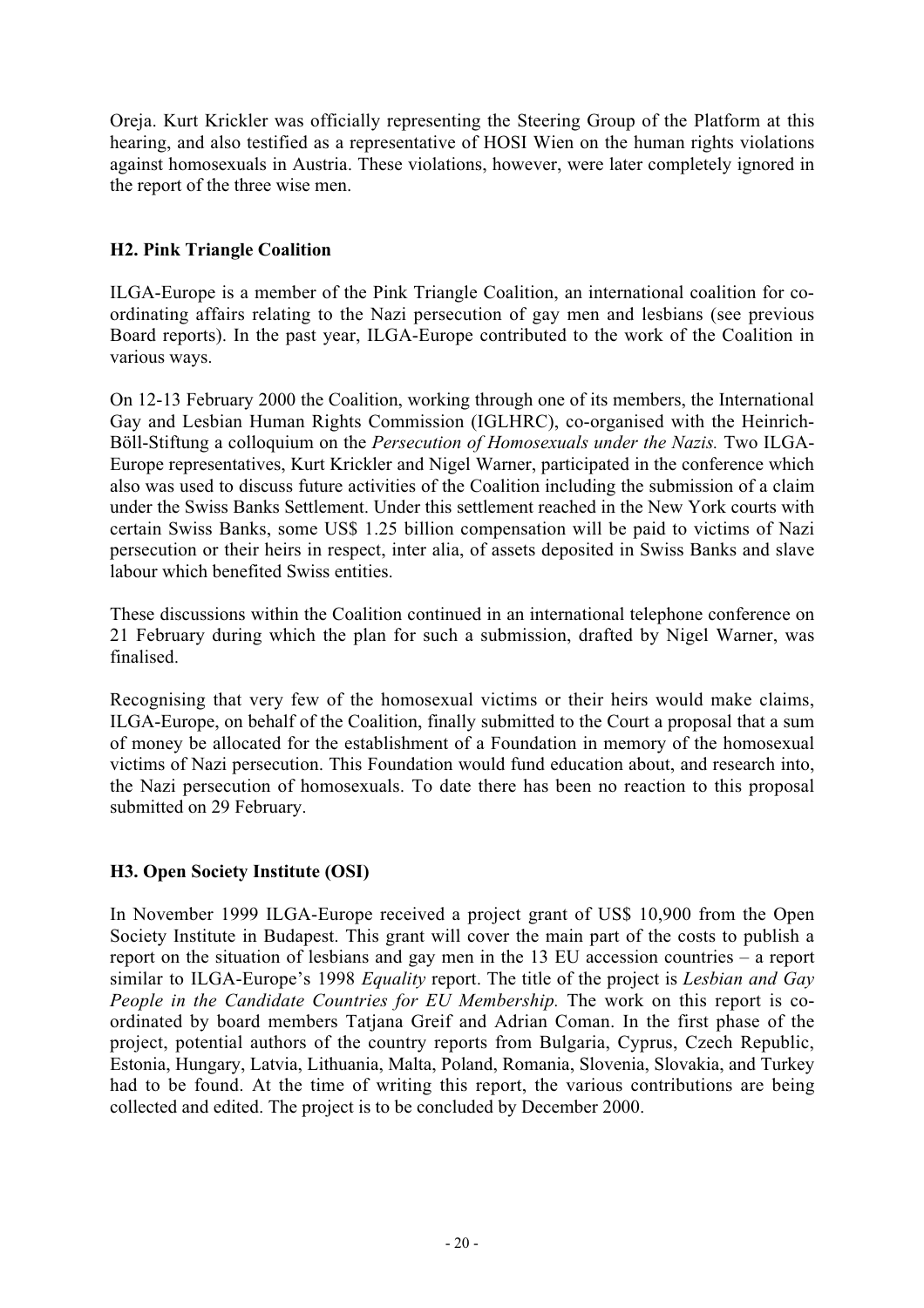#### **H4. Heinrich Böll Foundation**

ILGA-Europe has started co-operation with the Heinrich-Böll-Stiftung, the non-profit political foundation affiliated with the Green Party in Germany. There have been contacts before – for example on 6 December 1999 Nico Beger met with people from the Foundation to discuss possible co-operation, and see also item H2 –, but in August 2000 a joint project was finally agreed. The HBS is funding the Bucharest conference in October 2000 with an amount of  $\in$  20,760.

#### **H5. LGBT organisations**

ILGA-Europe representatives were also invited to events of member organisations and other LGBT groups.

On the occasion of a visit to Portugal, Kurt Krickler joined António Serzedelo *(Opus Gay)* in a meeting (on 16 March 2000) with a representative of the minister for equal opportunities to discuss the implementation of Article 13.

On 25 March Kurt Krickler held a workshop about ILGA-Europe at the general assembly of the Swiss *Pink Cross* in Neuchâtel.

On March 27-28, *Nash svit (Our World),* a lesbian and gay group based in Lugansk, Ukraine, presented the Russian translation of ILGA-Europe's 1998 report *Equality for lesbians and gay men – a relevant issue in the civil and social dialogue* (which is out of print in its English, French, German, and Spanish versions but still available in all five languages at ILGA-Europe's web site). On behalf of ILGA-Europe, Pierre Noël attended the seminar and the press conference that *Nash svit* had organised on this occasion. Andriy Maimulakhin, of *Nash svit,* and Pierre Noël were guests of the morning programme on all-Ukrainian television on 28 March.

On 30 May Isabelle Cruette represented ILGA-Europe in a public debate around homophobia. Other panelists were Bernard Bersinger (Communist Party), the Parliament's rapporteur on the *PaCS,* as the French registered partnership is called, ILGA activist René Lalement and the president of the national *AIDES* federation. The debate was called *Homosaïques* and took place in Isabelle's home town Clermont-Ferrand.

On 24 July Isabelle Cruette and Kurt Krickler gave a presentation on ILGA-Europe and its activities in a workshop at the Euro-Mediterranean Summer University on Homosexualities in Marseilles. Isabelle stayed until the end of the event and networked with French activists. It was a good opportunity to present ILGA to French people. Volunteers to translate the *Euro-Letter* into French on a regular basis came forward.

On 8 September Kurt Krickler was a guest speaker at the  $7<sup>th</sup>$  conference of the European Pride Organisers' Association (EPOA) in Vienna.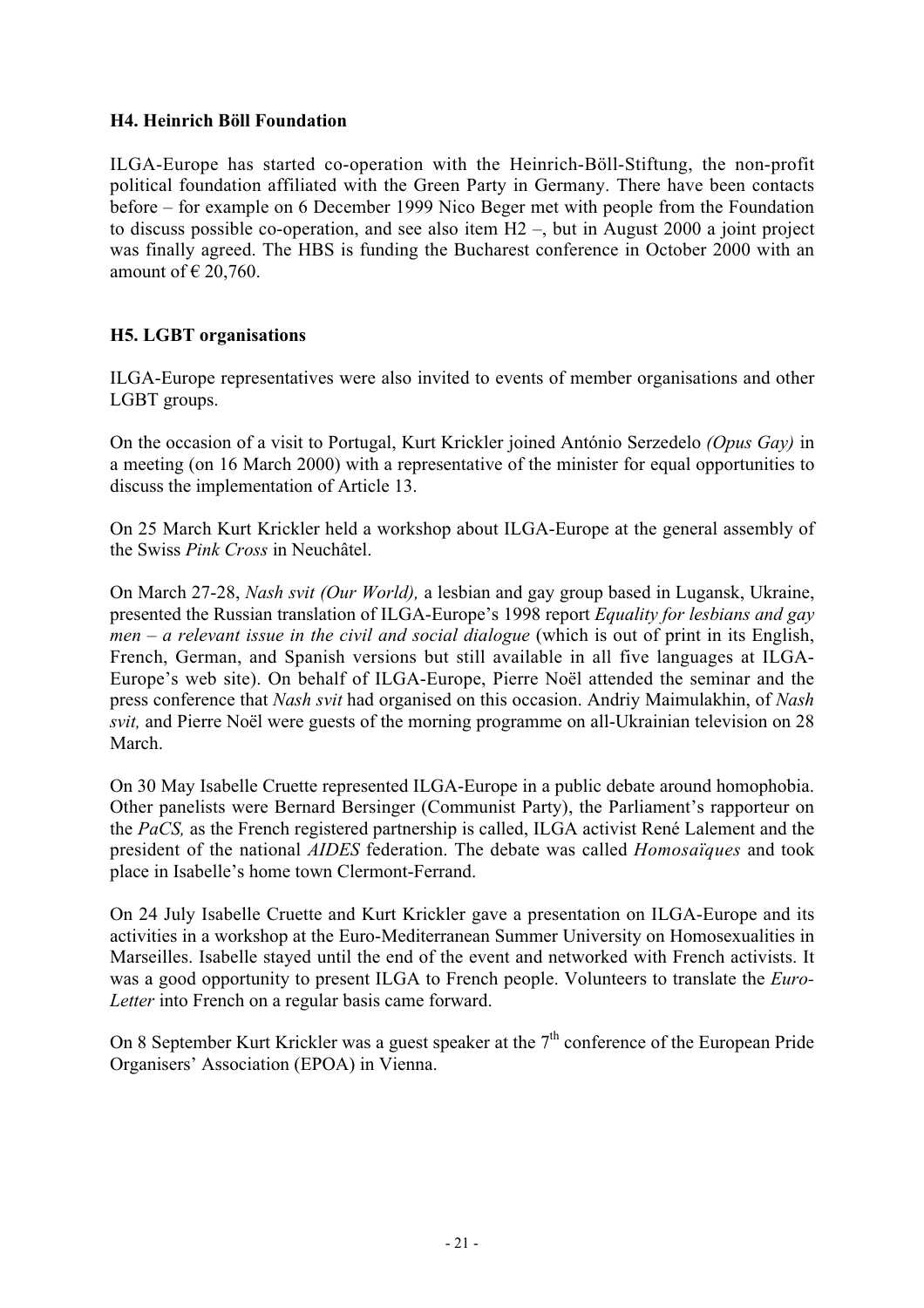## **I. OTHER ACTIVITIES**

The information work has continued in the last year. The web site of ILGA-Europe has been regularly up-dated with press releases, pieces of news and documents produced. All the submissions, statements, documents, etc. mentioned in this report are available at: www.ilgaeurope.org.

The *Euro-Letter*, published on behalf of ILGA-Europe by the *Gay and Lesbian International Lobby* in Denmark in co-operation with the Danish Lesbian Association for Gays and Lesbians *LBL,* has continued to appear on a monthly basis.

The Board handled again a large amount of correspondence and replied to many requests and inquiries from individuals and groups. For internal communication and decision-making within the Board, hundreds of emails have been sent and received between Board members.

ILGA-Europe board members participated also in some other events. Nico Beger addressed the International Congress of Young Liberals in Berlin in November 1999, Isabelle Cruette represented ILGA-Europe in the Women World March in Paris. And ILGA-Europe is also invited to take part in an event on the situation of lesbians and gays in Europe at the EXPO in Hanover on 27 September.

#### **J. SUMMARY**

ILGA-Europe has had another extremely successful year despite its limited financial and personnel resources. ILGA-Europe has further consolidated its status as the lesbian and gay lobby at European Union level, and has established itself also at the Council of Europe as a serious player and partner in the human rights context.

Like last year, however, it must be stated that ILGA-Europe again failed to set enough resources aside to market its good work, results and achievements and to rally more support of the member groups behind its activities.

## **K. THANKS AND ACKNOWLEDGEMENTS**

The extensive work of the past year would neither have been possible without the work and commitment of the many people who have supported the various activities of the Board. We cannot mention them all here but special thanks have to go to Nigel Warner, Robert Wintemute, Mark Bell, Tom Hoemig, Enrique Góngora, Kees Waaldijk and António Serzedelo.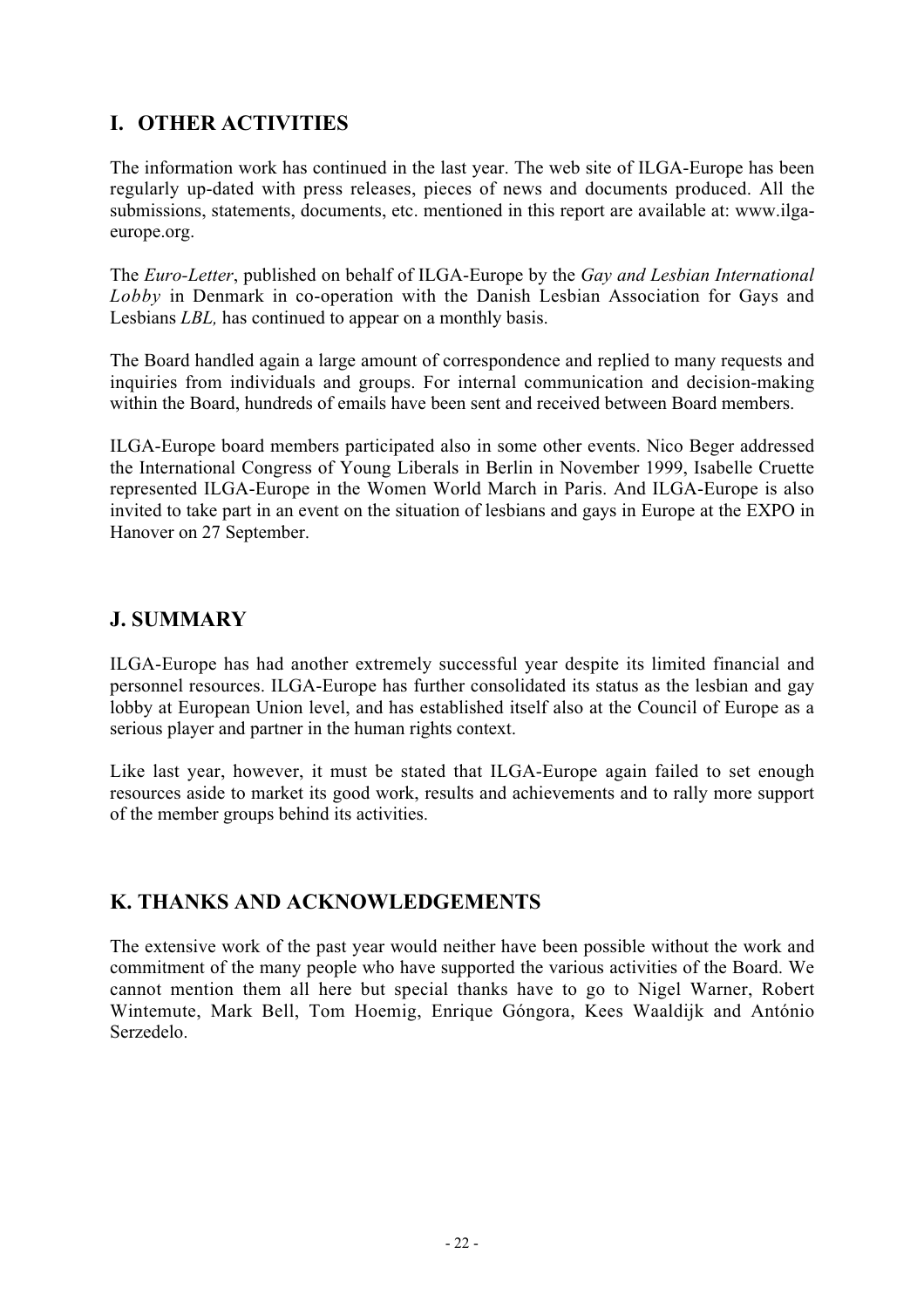## **BOARD CALENDAR 1999/2000 MEETINGS AND TRAVELS**

(an overview)

#### **October 1999:**

|            | events in the previous board term not reported in the last board report calendar. |
|------------|-----------------------------------------------------------------------------------|
| $2-3:$     | Seminar The Treaty of Amsterdam – New Opportunities for Protection from           |
|            | Sexual Orientation Discrimination under Article 13, Vienna                        |
| 14:        | Hearing of the Sub-Committee on Human Rights of the Parliamentary                 |
|            | Assembly of the Council of Europe on the situation of lesbians and gays, Paris    |
| $15-16$ :  | Economic and Social Committee (ESC) convention of representatives of civil        |
|            | society organisations at European level, Brussels                                 |
|            |                                                                                   |
| $24 \cdot$ | ILGA-Europe Board meeting, Pisa                                                   |

#### **November:**

| 5:                                                                                 | Steering Group meeting of the Platform of European Social NGOs, Brussels |
|------------------------------------------------------------------------------------|--------------------------------------------------------------------------|
| Social Exclusion in Europe: Time for Action, conference on national and<br>$8-9:$  |                                                                          |
| European policies to combat poverty and social exclusion, organised by the         |                                                                          |
| European Anti-Poverty Network (EAPN), Helsinki                                     |                                                                          |
| Meeting with representatives of the Finnish EU presidency, Helsinki<br>10:         |                                                                          |
| $18-19:$<br>Conference Civil Dialogue and the European Union: Strengthening social |                                                                          |
| cohesion, organised by the Platform of European Social NGOs, Lisbon                |                                                                          |
| Platform College meeting, Lisbon<br>20:                                            |                                                                          |
| 24:<br>International Congress of Young Liberals, Berlin                            |                                                                          |
| Preparatory Hearing of the EP Committee on citizens' freedoms and rights,<br>30:   |                                                                          |
| justice and home affairs with a view to the 1999 debate on an area of freedom,     |                                                                          |
| security and justice, Brussels                                                     |                                                                          |
| 1 <sup>st</sup> European Human Rights Discussion Forum, <b>Brussels</b><br>30:     |                                                                          |

#### **December:**

| 1:       | <sup>1st</sup> European Human Rights Discussion Forum, <b>Brussels</b>                  |
|----------|-----------------------------------------------------------------------------------------|
| $3-5$ :  | NGO-Forum Citizens' Agenda 2000, Tampere                                                |
| 6:       | Meeting with Heinrich-Böll-Foundation on possible co-operation, Berlin                  |
| $18-19:$ | Planning meeting for the <i>Stepping Stones and Roadblocks</i> project, <b>Brussels</b> |

#### **January 2000:**

| 13:         | Meeting with MEP Michael Cashman, Brussels                  |
|-------------|-------------------------------------------------------------|
| $15 - 16$ : | ILGA-Europe Board meeting, <b>Brussels</b>                  |
| 17:         | Meeting with EU commission services/DG Employment, Brussels |
| 21:         | Platform Steering Group meeting, Brussels                   |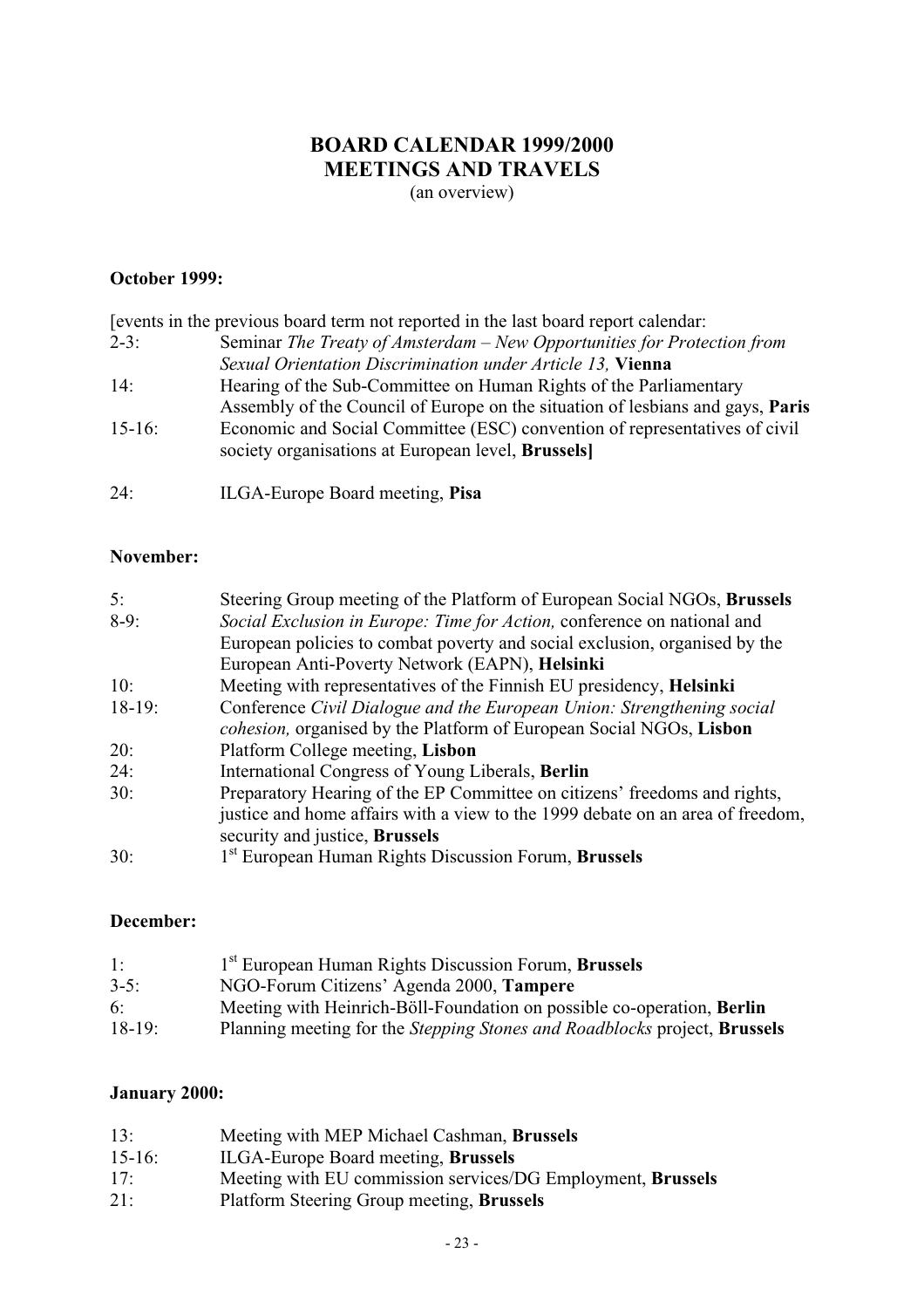| 21:         | Meeting with DG External Services on the ACCESS programme, Brussels        |
|-------------|----------------------------------------------------------------------------|
| $24 - 27$ : | Council of Europe Parliamentary Assembly session, Strasbourg               |
| 28:         | Meeting with Peter Moore, rapporteur on the Article 13 package for the     |
|             | Committee of the Regions, Brussels                                         |
| $29 - 31$ : | Planning meeting for the Stepping Stones and Roadblocks project, Amsterdam |

## **February:**

| 10:        | Article 13/Anti-Discrimination meeting organised by the European Network       |
|------------|--------------------------------------------------------------------------------|
|            | against Racism (ENAR), Brussels                                                |
| 10:        | Meeting with MEP Johannes Voggenhuber, Brussels                                |
| 10:        | Meeting with MEP Joke Swiebel, Brussels                                        |
| $12 - 13:$ | International Colloquium The Persecution of Homosexuals under the Nazis,       |
|            | <b>Berlin</b>                                                                  |
| 15:        | Information Meeting on Preparatory Action for the Implementation of Article    |
|            | 13 on Non-discrimination, organised by DG Employment, Brussels                 |
| $21-22:$   | Council of Europe NGO Forum in preparation of celebrations for the $50th$      |
|            | anniversary of the European Convention on Human Rights, Rome                   |
| 29:        | Meeting of the Platform working group "social policy and anti-discrimination", |
|            | <b>Brussels</b>                                                                |

#### **March:**

| 1:         | Bi-annual meeting between the European Commission and the Platform of          |
|------------|--------------------------------------------------------------------------------|
|            | European Social NGOs $(1st$ part), Brussels                                    |
| 1:         | Meeting with Sukhdev Sharma, rapporteur on the Article 13 package for the      |
|            | Economic and Social Committee, Brussels                                        |
| 2:         | Platform Steering Group meeting, Brussels                                      |
| 2:         | Meeting with MEP Liz Lynne, Brussels                                           |
| 14:        | Article 13/Anti-Discrimination meeting organised by ENAR, Brussels             |
| 16:        | Meeting with João Manuel Nunes Abreu, assessor do gabinete of the              |
|            | Portuguese Ministry for Equal Opportunities, Lisbon                            |
| 16:        | Platform Steering Group and College meetings, Lisbon                           |
| 17:        | EAPN seminar Mainstreaming Social Inclusion into all Policies to Promote       |
|            | Social Cohesion, Lisbon                                                        |
| 17:        | Meeting with a representative of the Portuguese EU Presidency, Lisbon          |
| 25:        | General Assembly of Pink Cross, Neuchâtel                                      |
| $27 - 28:$ | Presentation of the Russian translation of ILGA-Europe's 1998 Equality report, |
|            | published by the Ukrainian ILGA member "Nash svit" (Our World), Kiev           |
| 28:        | Article 13 seminar, organised by SOLIDAR, Brussels                             |
| 30:        | Bi-annual meeting between the European Commission and the Platform of          |
|            | European Social NGOs (2 <sup>nd</sup> part), Brussels                          |
| 30:        | Labour MEPs round table on the European non-discrimination package,            |
|            | <b>Brussels</b>                                                                |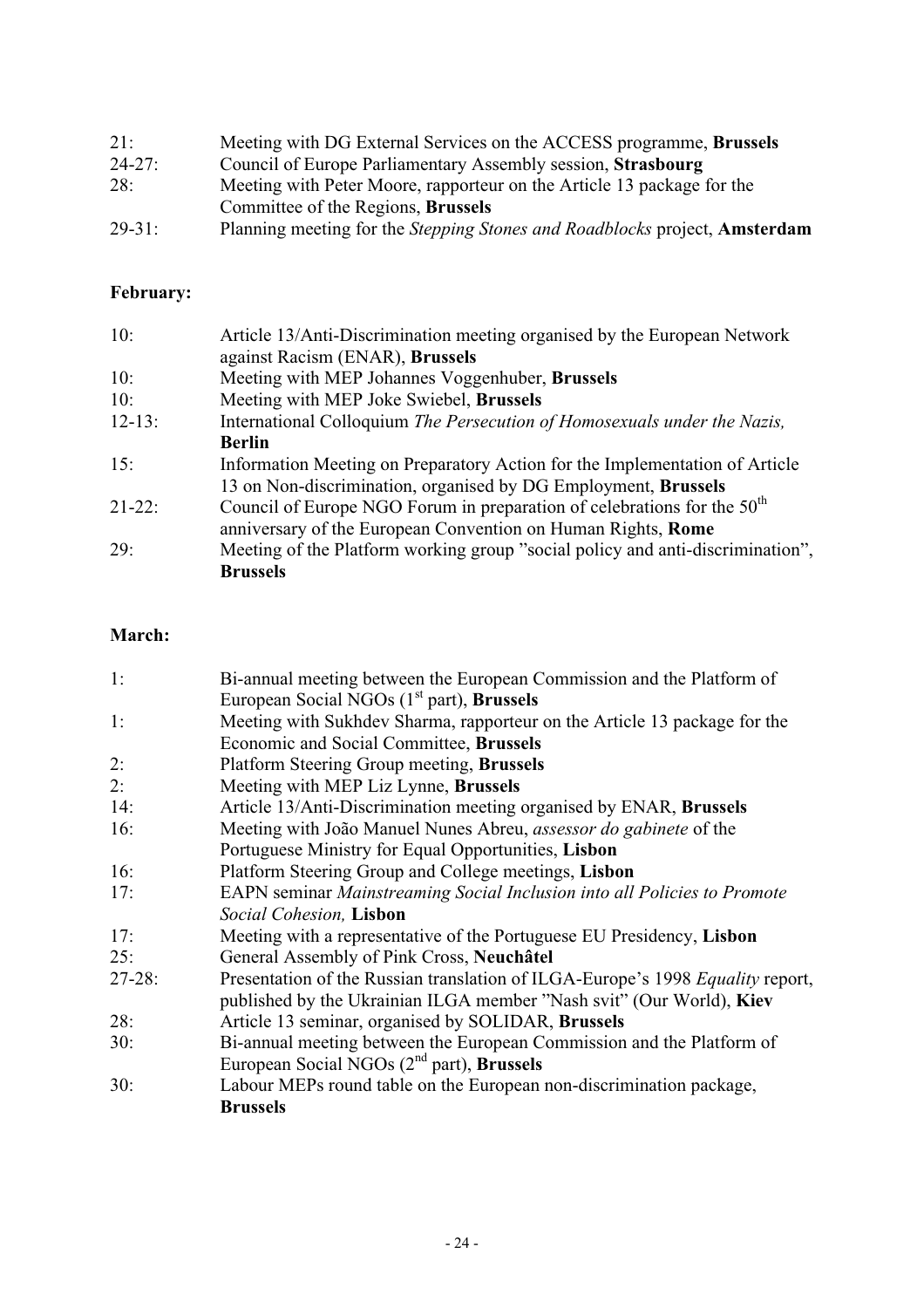## **April:**

| Council of Europe Parliamentary Assembly session, Strasbourg                            |
|-----------------------------------------------------------------------------------------|
| Official Opening of the European Monitoring Centre on Racism and                        |
| Xenophobia (EUMC), Vienna                                                               |
| Planning meeting for the <i>Stepping Stones and Roadblocks</i> project, <b>Brussels</b> |
| <i>Stepping Stones and Roadblocks</i> seminar "on equal rights for people with          |
|                                                                                         |
| Planning meeting for the Stepping Stones and Roadblocks project, Brussels               |
| Hearing of the Convention tasked with drawing up a Charter of the                       |
| Fundamental Rights of the European Union, Brussels                                      |
|                                                                                         |

#### **May:**

| 3:          | Planning meeting for the Stepping Stones and Roadblocks project, Melun/      |
|-------------|------------------------------------------------------------------------------|
|             | Dammarie-les-Lys                                                             |
| $4 - 7:$    | Seminar Stepping Stones and Roadblocks in the Struggle against Racism,       |
|             | <b>Melun/Dammarie-les-Lys</b>                                                |
| 7:          | Planning meeting for the Stepping Stones and Roadblocks project, Melun/      |
|             | Dammarie-les-Lys                                                             |
| 15:         | Platform seminar on anti-discrimination and Article 13, Brussels             |
| $20 - 21$ : | <b>ILGA-Europe Board meeting, Brussels</b>                                   |
| $23 - 24$ : | Joint hearing of the EP Committees on citizens' freedoms and rights, justice |
|             | and home affairs and on employment and social affairs: The Fight against     |
|             | Discrimination: New Perspectives under Article 13, Brussels                  |
| 26:         | National UK conference for the ETUC/Platform campaign Fundamental            |
|             | Rights: The Heart of Europe, London                                          |
| 26:         | Platform Steering Group meeting, Brussels                                    |
| 30:         | Homosaïques, debate around homophobia, Clermont-Ferrand                      |

## **June:**

| 6:         | Open Day in the European Parliament devoted to the Charter of Fundamental       |
|------------|---------------------------------------------------------------------------------|
|            | Rights, organised by the Permanent Forum of Civil Society, Brussels             |
| 9:         | Meeting for project leaders of proposals selected under the call VP/016/1999    |
|            | for preparatory actions to combat discrimination in the framework of Article 13 |
|            | (Stepping Stones and Roadblocks), organised by DG Employment, Brussels          |
| 14:        | Meeting of the EP "Gay and Lesbian Rights" intergroup, Strasbourg               |
| 18:        | Women World March, Paris                                                        |
| $22 - 25:$ | <i>Stepping Stones and Roadblocks seminar "Combating Sexual Orientation"</i>    |
|            | Discrimination", Vienna                                                         |
| $26 - 30:$ | Council of Europe Parliamentary Assembly session, Strasbourg                    |

## **July:**

| $4 - 7:$ | ILGA World conference, Rome               |
|----------|-------------------------------------------|
| 8:       | World Pride, Rome                         |
| 6:       | Platform Steering Group meeting, Brussels |